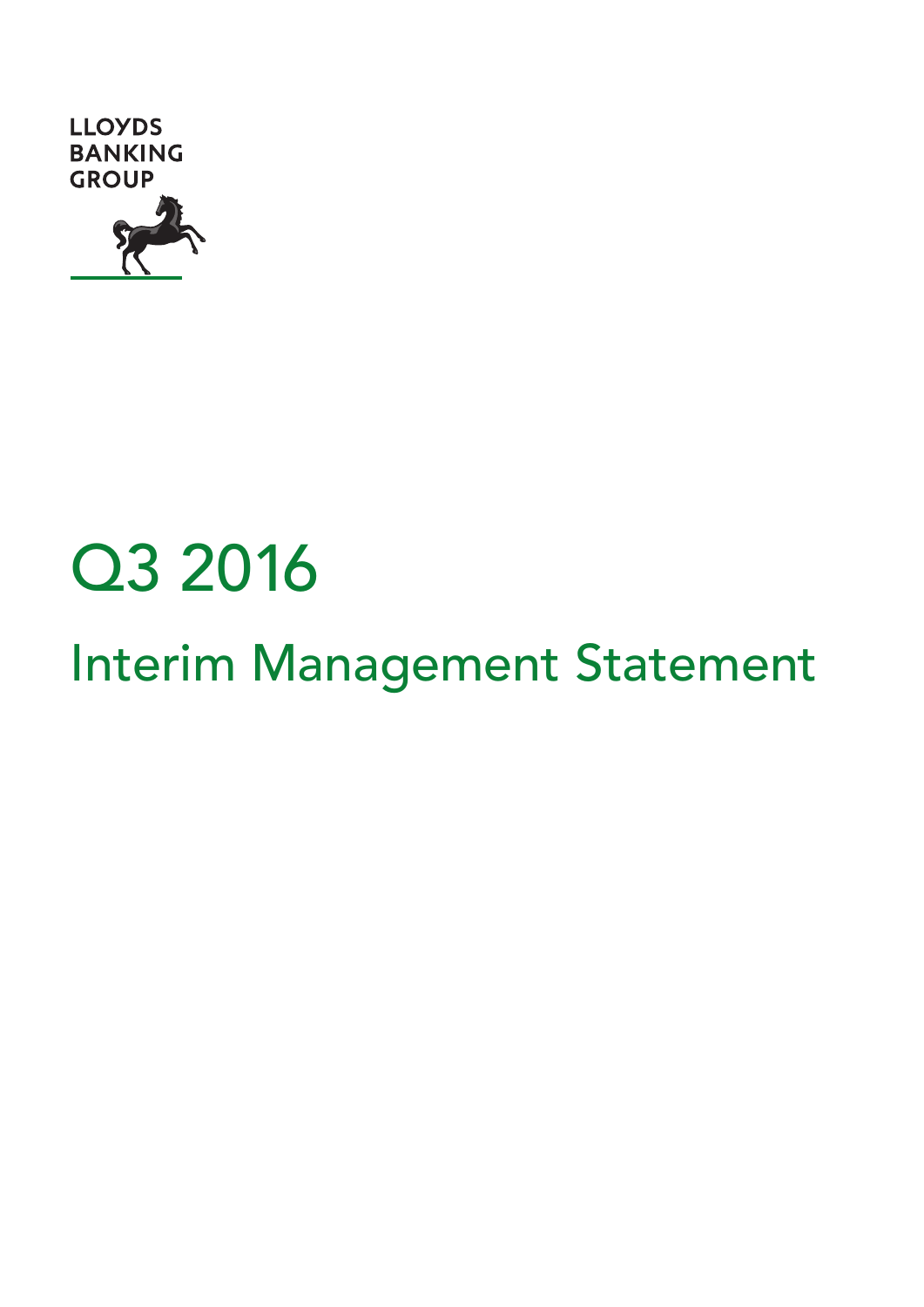#### **BASIS OF PRESENTATION**

This release covers the results of Lloyds Banking Group plc together with its subsidiaries (the Group) for the nine months ended 30 September 2016.

**Statutory basis:** Statutory information is set out on page 9. However, a number of factors have had a significant effect on the comparability of the Group's financial position and results. Accordingly, the results are also presented on an underlying basis.

**Underlying basis:** The statutory results are adjusted for certain items which are listed below, to allow a comparison of the Group's underlying performance.

- losses on redemption of the Enhanced Capital Notes and the volatility in the value of the embedded equity conversion feature;
- market volatility and other items, which includes the effects of certain asset sales, the volatility relating to the Group's own debt and hedging arrangements as well as that arising in the insurance businesses, insurance gross up, the unwind of acquisition-related fair value adjustments and the amortisation of purchased intangible assets;
- restructuring costs, comprising severance related costs relating to the Simplification programme and the costs of implementing regulatory reform and ring-fencing;
- TSB build and dual-running costs and the loss relating to the TSB sale in 2015; and
- payment protection insurance and other conduct provisions.

Unless otherwise stated, income statement commentaries throughout this document compare the nine months ended 30 September 2016 to the nine months ended 30 September 2015, and the balance sheet analysis compares the Group balance sheet as at 30 September 2016 to the Group balance sheet as at 31 December 2015.

**Alternative performance measures:** The Group uses a number of alternative performance measures, including underlying profit, in the discussion of its business performance and financial position. Further information on these measures is set out on page 15.

#### **FORWARD LOOKING STATEMENTS**

This document contains certain forward looking statements with respect to the business, strategy and plans of Lloyds Banking Group and its current goals and expectations relating to its future financial condition and performance. Statements that are not historical facts, including statements about Lloyds Banking Group's or its directors' and/or management's beliefs and expectations, are forward looking statements. By their nature, forward looking statements involve risk and uncertainty because they relate to events and depend upon circumstances that will or may occur in the future. Factors that could cause actual business, strategy, plans and/or results (including but not limited to the payment of dividends) to differ materially from the plans, objectives, expectations, estimates and intentions expressed in such forward looking statements made by the Group or on its behalf include, but are not limited to: general economic and business conditions in the UK and internationally; market related trends and developments; fluctuations in interest rates (including low or negative rates), exchange rates, stock markets and currencies; the ability to access sufficient sources of capital, liquidity and funding when required; changes to the Group's credit ratings; the ability to derive cost savings; changing customer behaviour including consumer spending, saving and borrowing habits; changes to borrower or counterparty credit quality; instability in the global financial markets, including Eurozone instability, the exit by the UK from the European Union (EU) and the potential for one or more other countries to exit the EU or the Eurozone and the impact of any sovereign credit rating downgrade or other sovereign financial issues; technological changes and risks to cyber security; natural, pandemic and other disasters, adverse weather and similar contingencies outside the Group's control; inadequate or failed internal or external processes or systems; acts of war, other acts of hostility, terrorist acts and responses to those acts, geopolitical, pandemic or other such events; changes in laws, regulations, accounting standards or taxation, including as a result of the exit by the UK from the EU, a further possible referendum on Scottish independence; changes to regulatory capital or liquidity requirements and similar contingencies outside the Group's control; the policies, decisions and actions of governmental or regulatory authorities or courts in the UK, the EU, the US or elsewhere including the implementation and interpretation of key legislation and regulation; the ability to attract and retain senior management and other employees; requirements or limitations on the Group as a result of HM Treasury's investment in the Group; actions or omissions by the Group's directors, management or employees including industrial action; changes to the Group's post-retirement defined benefit scheme obligations; the provision of banking operations services to TSB Banking Group plc; the extent of any future impairment charges or write-downs caused by, but not limited to, depressed asset valuations, market disruptions and illiquid markets; the value and effectiveness of any credit protection purchased by the Group; the inability to hedge certain risks economically; the adequacy of loss reserves; the actions of competitors, including non-bank financial services, lending companies and digital innovators and disruptive technologies; and exposure to regulatory or competition scrutiny, legal, regulatory or competition proceedings, investigations or complaints. Please refer to the latest Annual Report on Form 20-F filed with the US Securities and Exchange Commission for a discussion of certain factors together with examples of forward looking statements. Except as required by any applicable law or regulation, the forward looking statements contained in this document are made as of today's date, and Lloyds Banking Group expressly disclaims any obligation or undertaking to release publicly any updates or revisions to any forward looking statements. The information, statements and opinions contained in this document do not constitute a public offer under any applicable law or an offer to sell any securities or financial instruments or any advice or recommendation with respect to such securities or financial instruments.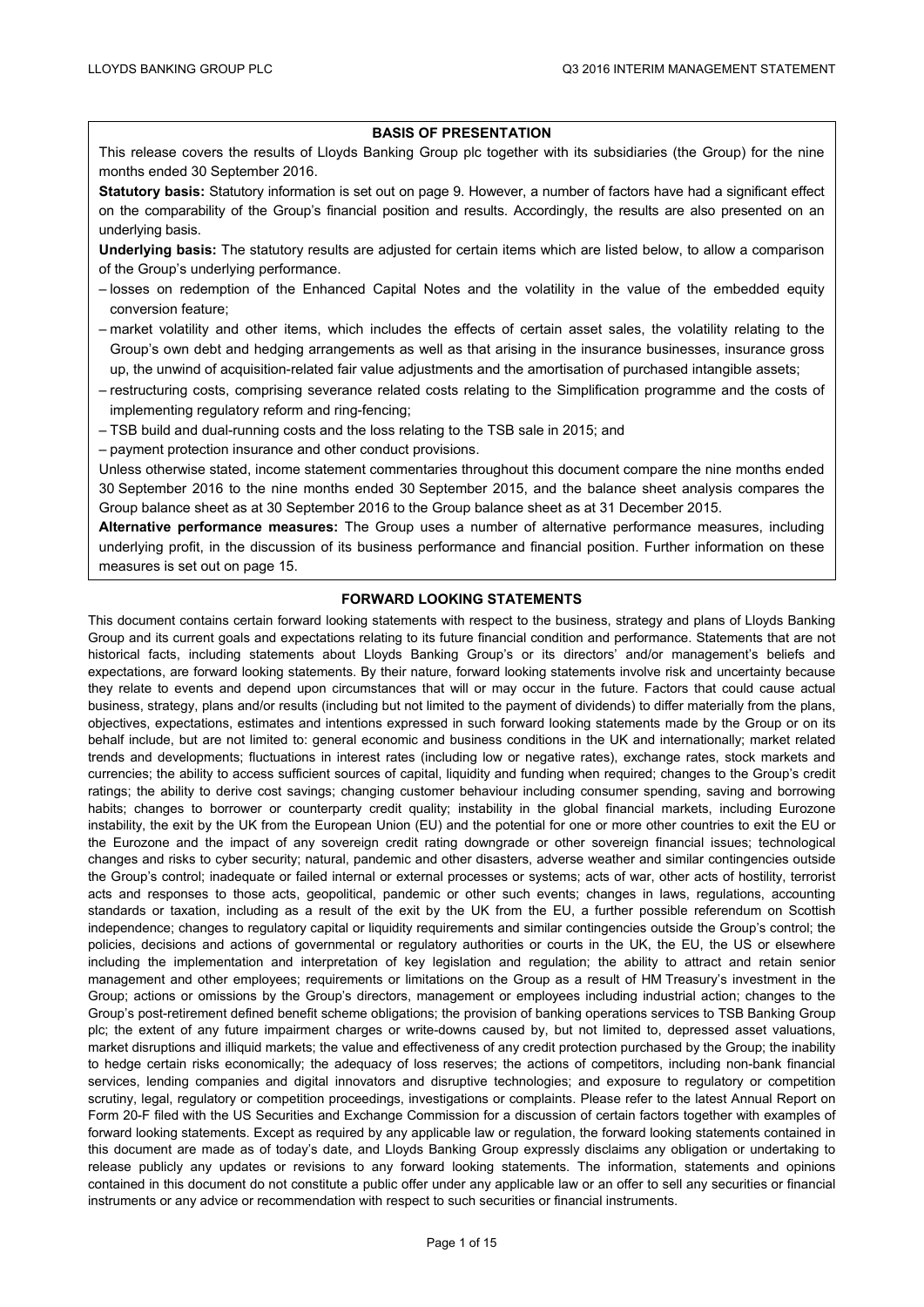### **HIGHLIGHTS FOR THE NINE MONTHS ENDED 30 SEPTEMBER 2016**

#### **Robust underlying performance with strong improvement in statutory profit**

- Underlying profit of £6.1 billion (2015: £6.4 billion); underlying return on required equity of 13.6 per cent
- Total income of £13.2 billion
	- Net interest income of £8.6 billion, up 1 per cent with improved margin of 2.72 per cent
	- Other income 2 per cent lower at £4.5 billion
- Operating costs 2 per cent lower at £6.0 billion. Market-leading cost:income ratio improved to 47.7 per cent with positive operating jaws
- Asset quality remains strong with no deterioration in underlying portfolios. Asset quality ratio of 14 basis points
- PPI provision of £1 billion to cover further operating costs and redress
- Statutory profit before tax of £3.3 billion, more than 50 per cent higher than in 2015
- Tangible net assets per share of 54.9 pence post interim dividend (30 June 2016: 55.0 pence)

#### **Strong capital generation with balance sheet strength maintained**

- Common equity tier 1 (CET1) ratio of 14.1 per cent pre dividend (13.4 per cent post dividend); total capital ratio of 22.1 per cent
- Net capital generation of 0.6 percentage points in third quarter
- **Our differentiated UK focused business model continues to deliver for customers and shareholders**
- Helping Britain prosper through continued support to SMEs, first-time buyers and growth in consumer finance
- Cost discipline and low risk business model providing competitive advantage

#### **2016 guidance reaffirmed**

- Net interest margin for the full year expected to be around 2.70 per cent
- Full year cost:income ratio to be lower than 2015 ratio of 49.3 per cent
- Asset quality ratio for the full year expected to be less than 20 basis points
- Continue to expect to generate around 160 basis points of CET1 capital in 2016 pre dividend

#### **GROUP CHIEF EXECUTIVE'S STATEMENT**

In the first nine months of the year the Group has delivered a robust underlying performance with a strong improvement in statutory profit and strong capital generation. Our differentiated, UK focused, simple, low risk business model continues to deliver and as a result we are reaffirming our stated 2016 guidance.

#### **Strategic progress**

We remain focused on delivering on our targets to support people, businesses and communities as set out in our Helping Britain Prosper Plan. We are making good progress against our strategic priorities: creating the best customer experience; becoming simpler and more efficient; and delivering sustainable growth. In the last 12 months we have grown net lending to SMEs by 4 per cent and have also grown net lending in both credit card balances and motor finance while continuing to grow our bulk annuity business. We remain committed to helping first-time buyers onto the housing ladder whilst continuing to balance risk and margin considerations versus volume in mortgages. We also continue to operate the UK's largest branch network and the largest digital bank with 12.4 million online users and 7.8 million mobile users of our top-rated apps.

The hard work undertaken in the last five years to transform and simplify the business has allowed the UK government to sell most of its stake in the Group, returning £17 billion including dividends on its original £20 billion investment. We welcome the recent decision to recommence the sale of its shares.

#### **Well positioned to become the best bank for customers and shareholders**

The outlook for the UK economy remains uncertain, however the strength of the recovery in recent years means the UK is well positioned. The Group's transformation and successful execution of strategy, along with its competitive advantages in costs and risk, also position us well for the future and to achieve our goal of becoming the best bank for customers and shareholders.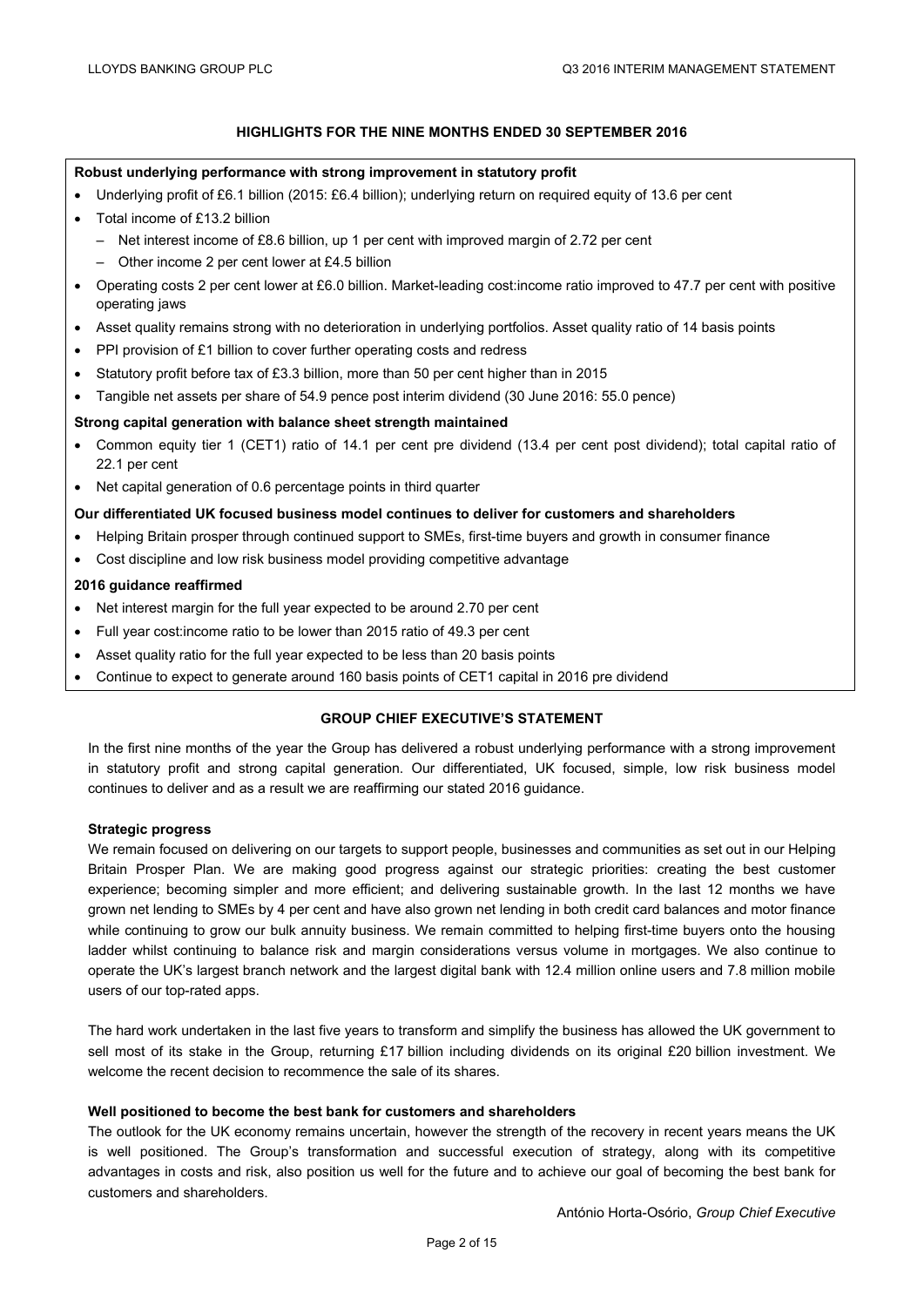# **CONSOLIDATED INCOME STATEMENT − UNDERLYING BASIS**

|                                         | <b>Nine</b><br>months<br>ended<br>30 Sept | Nine<br>months<br>ended<br>30 Sept |                  | <b>Three</b><br>months<br>ended<br>30 Sept | Three<br>months<br>ended<br>30 Sept |                    |
|-----------------------------------------|-------------------------------------------|------------------------------------|------------------|--------------------------------------------|-------------------------------------|--------------------|
|                                         | 2016<br>£ million                         | 2015<br>£ million                  | Change<br>℅      | 2016<br>£ million                          | 2015<br>£ million                   | <b>Change</b><br>℅ |
| Net interest income                     | 8,630                                     | 8,578                              | 1                | 2,848                                      | 2,863                               | (1)                |
| Other income                            | 4,520                                     | 4,627                              | (2)              | 1,427                                      | 1,374                               | 4                  |
| <b>Total income</b>                     | 13,150                                    | 13,205                             |                  | 4,275                                      | 4,237                               | 1                  |
| Operating costs                         | (5,959)                                   | (6,069)                            | $\boldsymbol{2}$ | (1, 918)                                   | (1, 919)                            |                    |
| Operating lease depreciation            | (669)                                     | (563)                              | (19)             | (241)                                      | (189)                               | (28)               |
| Impairment                              | (449)                                     | (336)                              | (34)             | (204)                                      | (157)                               | (30)               |
| <b>TSB</b>                              |                                           | 118                                |                  |                                            |                                     |                    |
| <b>Underlying profit</b>                | 6,073                                     | 6,355                              | (4)              | 1,912                                      | 1,972                               | (3)                |
| Volatility and other items              | (1, 198)                                  | (1,769)                            |                  | 49                                         | (414)                               |                    |
| Payment protection insurance provision  | (1,000)                                   | (1,900)                            |                  | (1,000)                                    | (500)                               |                    |
| Other conduct provisions                | (610)                                     | (535)                              |                  | (150)                                      | (100)                               |                    |
| <b>Statutory profit before tax</b>      | 3,265                                     | 2,151                              | 52               | 811                                        | 958                                 | (15)               |
| Taxation                                | (1, 189)                                  | (536)                              |                  | (592)                                      | (268)                               |                    |
| Profit for the period                   | 2,076                                     | 1,615                              | 29               | 219                                        | 690                                 | (68)               |
| Earnings per share                      | 2.5p                                      | 1.8p                               | 0.7p             | 0.2p                                       | 0.8p                                | (0.6)p             |
| Banking net interest margin             | 2.72%                                     | 2.63%                              | 9bp              | 2.69%                                      | 2.64%                               | 5bp                |
| Average interest-earning banking assets | £437bn                                    | £443bn                             | (1)              | £436bn                                     | £439bn                              | (1)                |
| Cost:income ratio                       | 47.7%                                     | 48.0%                              | $(0.3)$ pp       | 47.5%                                      | 47.4%                               | $0.1$ pp           |
| Asset quality ratio                     | 0.14%                                     | 0.11%                              | 3bp              | 0.18%                                      | 0.15%                               | 3bp                |
| Return on risk-weighted assets          | 3.64%                                     | 3.67%                              | (3)bp            | 3.42%                                      | 3.47%                               | (5)bp              |
| Underlying return on required equity    | 13.6%                                     | 15.7%                              | $(2.1)$ pp       | 12.7%                                      | 14.8%                               | $(2.1)$ pp         |
| Statutory return on required equity     | 5.9%                                      | 4.4%                               | 1.5pp            | 1.3%                                       | 6.0%                                | $(4.7)$ pp         |

#### **BALANCE SHEET AND KEY RATIOS**

|                                                      | At<br>30 Sept<br>2016 | At<br>30 June<br>2016 | <b>Change</b><br>%       | At<br>31 Dec<br>2015 | <b>Change</b><br>℅ |
|------------------------------------------------------|-----------------------|-----------------------|--------------------------|----------------------|--------------------|
| Loans and advances to customers <sup>1</sup>         | £452bn                | £453bn                | -                        | £455bn               | (1)                |
| Customer deposits <sup>2</sup>                       | £424bn                | £423bn                | $\overline{\phantom{a}}$ | £418bn               | 1                  |
| Loan to deposit ratio                                | 106%                  | 107%                  | $(1)$ pp                 | 109%                 | $(3)$ pp           |
| Total assets                                         | £840bn                | £848bn                | (1)                      | £807bn               | 4                  |
| Common equity tier 1 ratio pre dividend <sup>3</sup> | 14.1%                 | 13.5%                 | $0.6$ pp                 |                      |                    |
| Common equity tier 1 ratio $3,4,5$                   | 13.4%                 | 13.0%                 | $0.4$ pp                 | 13.0%                | $0.4$ pp           |
| Transitional total capital ratio                     | 22.1%                 | 21.8%                 | $0.3$ pp                 | 21.5%                | $0.6$ pp           |
| Risk-weighted assets <sup>3</sup>                    | £222bn                | £222bn                |                          | £223bn               |                    |
| Leverage ratio $3,4$                                 | 4.8%                  | 4.7%                  | $0.1$ pp                 | 4.8%                 |                    |
| Tangible net assets per share                        | 54.9 <sub>p</sub>     | 55.0p                 | (0.1)p                   | 52.3p                | 2.6p               |

<sup>1</sup> Excludes reverse repos of £5.1 billion (30 June 2016: £nil; 31 December 2015: £nil).<br><sup>2</sup> Excludes repos of £0.8 billion (30 June 2016: £nil; 31 December 2015: £nil).<br><sup>3</sup> Reported on a fully loaded basis.<br><sup>4</sup> The commo

the Insurance business in February 2016 of 2016 relationships of 2.55 pence on a pro rata basis. The actual final dividend payment will be assessed by the Board at the end of the year.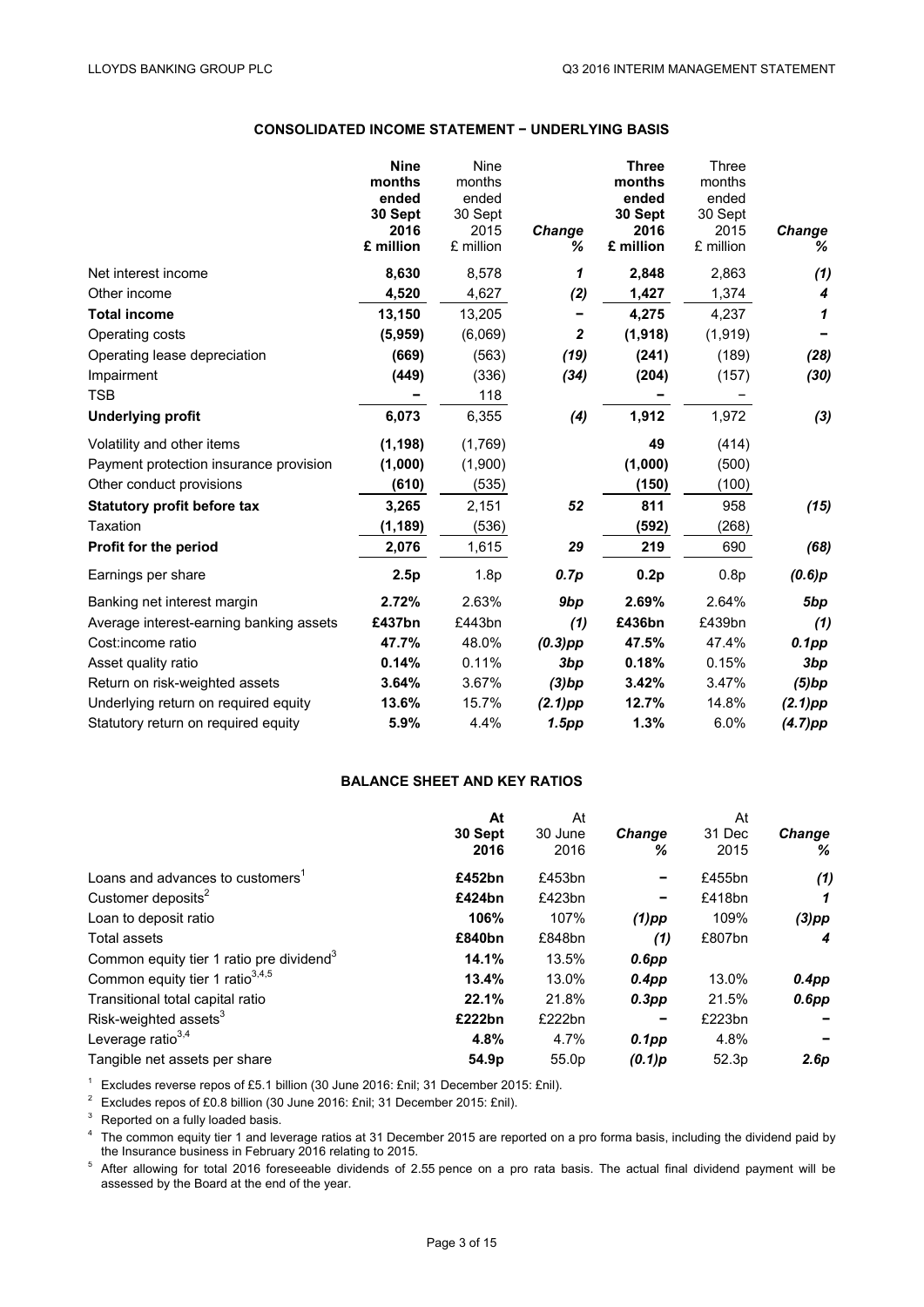#### **REVIEW OF FINANCIAL PERFORMANCE**

#### **Overview: robust underlying performance with strong improvement in statutory profit**

The Group's underlying profit was £6,073 million, 4 per cent lower than in the first nine months of 2015, with marginally lower income and increases in the impairment charge and operating lease depreciation partially offset by lower operating costs. The underlying return on required equity was 13.6 per cent compared with 15.7 per cent in the same period of 2015.

Statutory profit before tax was £3,265 million (2015: £2,151 million), an increase of more than 50 per cent after a £1 billion charge relating to PPI in the third quarter. The statutory return on required equity improved to 5.9 per cent compared with 4.4 per cent in the same period of 2015.

Loans and advances to customers were 1 percent lower at £452 billion (31 December 2015: £455 billion) with continued growth in the UK Consumer Finance business and lending to SME and Mid Markets clients offset by reductions in closed portfolios and mortgages, where the Group continues to focus on margin rather than volume. Customer deposits at £424 billion were 1 per cent higher than at 31 December 2015.

The common equity tier 1 (CET1) ratio at 30 September 2016 was 14.1 per cent pre dividend and 13.4 per cent post dividend (31 December 2015: 13.0 per cent). The Group generated around 110 basis points of capital pre dividends in the nine months to 30 September 2016. The tangible net asset value per share was broadly stable at 54.9 pence (30 June 2016: 55.0 pence), having paid the interim dividend of 0.85 pence per share in September.

#### **Total income**

|                                         | <b>Nine</b><br>months<br>ended<br>30 Sept<br>2016<br>£ million | Nine<br>months<br>ended<br>30 Sept<br>2015<br>£ million | <b>Change</b><br>% | <b>Three</b><br>months<br>ended<br>30 Sept<br>2016<br>£ million | Three<br>months<br>ended<br>30 Sept<br>2015<br>£ million | <b>Change</b><br>℅ |
|-----------------------------------------|----------------------------------------------------------------|---------------------------------------------------------|--------------------|-----------------------------------------------------------------|----------------------------------------------------------|--------------------|
| Net interest income                     | 8,630                                                          | 8,578                                                   | 1                  | 2,848                                                           | 2,863                                                    | (1)                |
| Other income                            | 4,520                                                          | 4,627                                                   | (2)                | 1,427                                                           | 1,374                                                    | 4                  |
| <b>Total income</b>                     | 13,150                                                         | 13,205                                                  |                    | 4,275                                                           | 4,237                                                    | 1                  |
| Banking net interest margin             | 2.72%                                                          | 2.63%                                                   | 9bp                | 2.69%                                                           | 2.64%                                                    | 5bp                |
| Average interest-earning banking assets | £436.6bn                                                       | £442.8bn                                                | (1)                | £435.9bn                                                        | £438.7bn                                                 | (1)                |

Total income was marginally lower at £13,150 million, with increased net interest income more than offset by lower other income.

Net interest income grew by 1 per cent to £8,630 million, reflecting the improvement in net interest margin to 2.72 per cent (2015: 2.63 per cent). The net interest margin continues to benefit from lower deposit and wholesale funding costs which have more than offset the pressure on asset pricing. The net interest margin of 2.69 per cent in the third quarter was higher than the same period last year, but slightly lower than the second quarter (2.74 per cent), partly reflecting the base rate change in early August. The Group continues to expect that the net interest margin for the 2016 full year will be around 2.70 per cent.

Other income for the first nine months was £4,520 million, 2 per cent lower than in the same period last year. Other income in the third quarter at £1,427 million, was up 4 per cent on the previous year, although down on the second quarter due to insurance. The Group now expects other income for the year to be around £6 billion.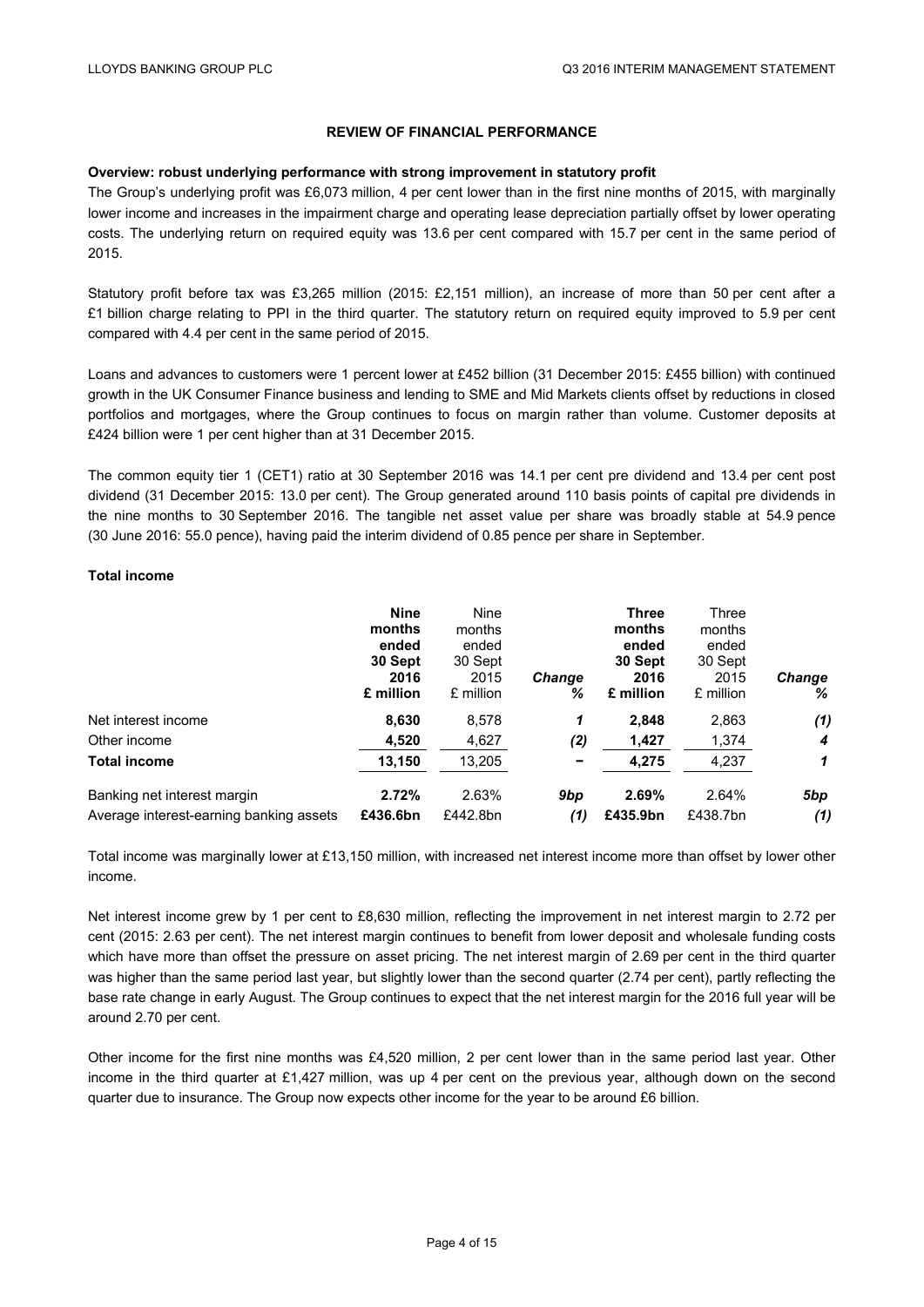#### **Costs**

|                                        | <b>Nine</b><br>months<br>ended<br>30 Sept<br>2016<br>£ million | <b>Nine</b><br>months<br>ended<br>30 Sept<br>2015<br>£ million | <b>Change</b><br>℅ | <b>Three</b><br>months<br>ended<br>30 Sept<br>2016<br>£ million | Three<br>months<br>ended<br>30 Sept<br>2015<br>£ million | Change<br>℅ |
|----------------------------------------|----------------------------------------------------------------|----------------------------------------------------------------|--------------------|-----------------------------------------------------------------|----------------------------------------------------------|-------------|
| Operating costs                        | 5,959                                                          | 6,069                                                          |                    | 1.918                                                           | 1,919                                                    |             |
| Cost:income ratio                      | 47.7%                                                          | 48.0%                                                          | $(0.3)$ pp         | 47.5%                                                           | 47.4%                                                    | 0.1pp       |
| Operating jaws                         | 0.5%                                                           | 0.3%                                                           | $0.2$ pp           |                                                                 |                                                          |             |
| Simplification savings annual run rate | 774                                                            | 291                                                            |                    |                                                                 |                                                          |             |

The Group continues to focus on cost management and delivering efficiency savings as we simplify the business. Operating costs were £5,959 million in the period, 2 per cent lower than in the first nine months of 2015, contributing to positive operating jaws of 0.5 per cent and an improved cost:income ratio of 47.7 per cent.

The Simplification programme has delivered £774 million of annual run-rate savings to date and the Group remains on track to deliver the revised target of £1.4 billion of savings by the end of 2017.

Operating lease depreciation increased by 19 per cent to £669 million, driven by the continued growth in the Lex Autolease business and additional charges related to certain leasing assets in Commercial Banking.

The Group continues to expect the full year cost:income ratio to be lower than the 2015 ratio of 49.3 per cent.

#### **Impairment**

|                                   | <b>Nine</b><br>months<br>ended<br>30 Sept<br>2016<br>£ million | Nine<br>months<br>ended<br>30 Sept<br>2015<br>£ million | <b>Change</b><br>℅ | <b>Three</b><br>months<br>ended<br>30 Sept<br>2016<br>£ million | Three<br>months<br>ended<br>30 Sept<br>2015<br>£ million | <b>Change</b><br>% |
|-----------------------------------|----------------------------------------------------------------|---------------------------------------------------------|--------------------|-----------------------------------------------------------------|----------------------------------------------------------|--------------------|
| Impairment charge                 | 449                                                            | 336                                                     | (34)               | 204                                                             | 157                                                      | (30)               |
| Asset quality ratio               | 0.14%                                                          | 0.11%                                                   | 3bp                | 0.18%                                                           | 0.15%                                                    | 3bp                |
| Gross asset quality ratio         | 0.26%                                                          | 0.25%                                                   | 1bp                | 0.27%                                                           | 0.24%                                                    | 3bp                |
|                                   | At<br>30 Sept<br>2016                                          | At<br>30 June<br>2016                                   | <b>Change</b>      |                                                                 | At<br>31 Dec<br>2015                                     | <b>Change</b>      |
| Impaired loans as a % of advances | 2.0                                                            | 2.0                                                     |                    |                                                                 | 2.1                                                      | $(0.1)$ pp         |

The credit quality of the Group's lending portfolios remains strong. The impairment charge of £449 million increased from £336 million in the same period last year, but this was due to the expected lower level of releases and write-backs in the period rather than a deterioration in the underlying portfolios. The asset quality ratio was 14 basis points in the nine months to 30 September 2016 compared to 11 basis points in the same period in 2015. On a gross basis, before releases and write-backs, the asset quality ratio has remained stable at 26 basis points.

In line with previous guidance, the Group expects the asset quality ratio for the full year to be less than 20 basis points.

Impaired loans as a percentage of closing advances were 2.0 per cent compared with 2.1 per cent at 31 December 2015.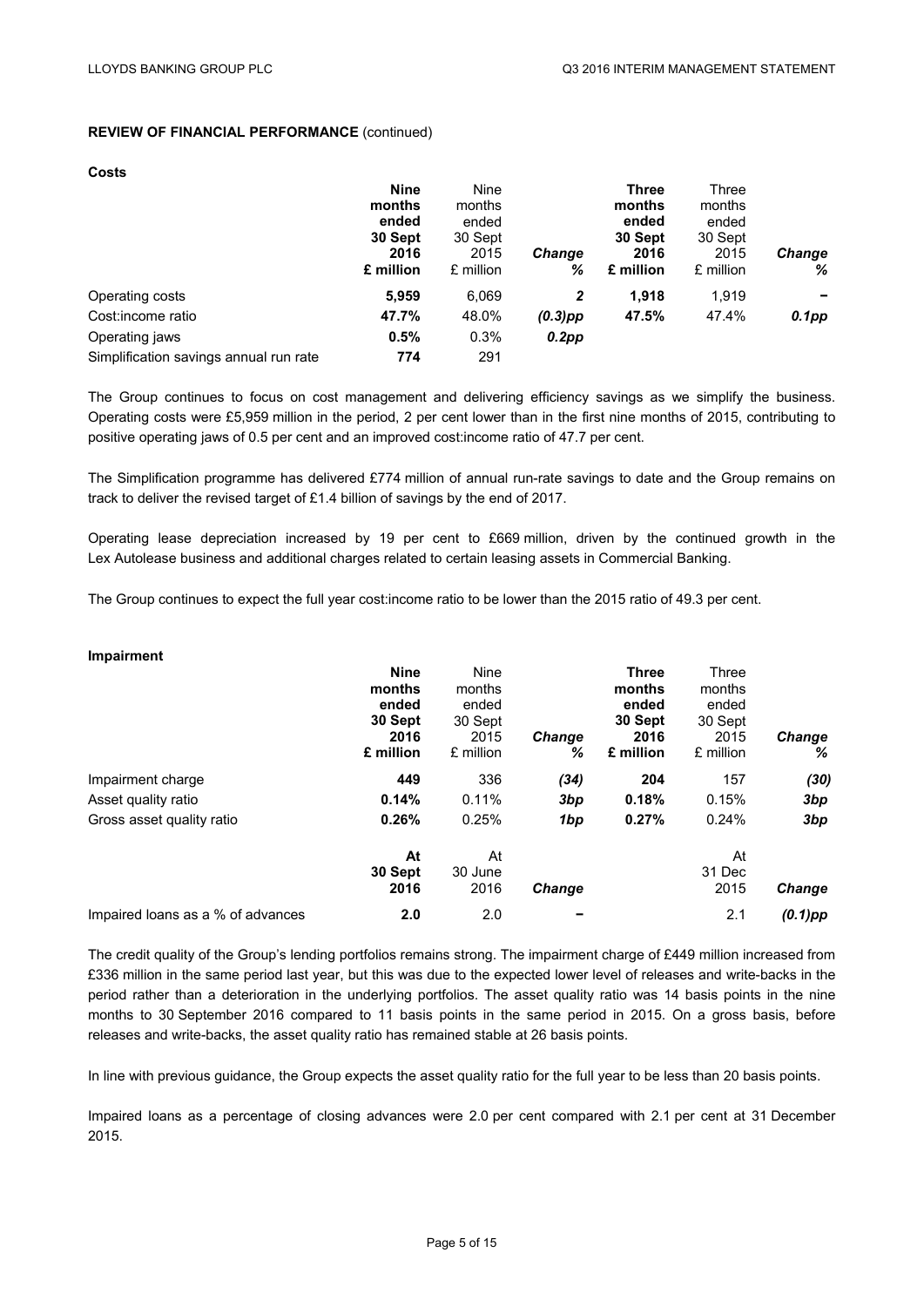#### **Statutory profit**

|                                        | <b>Nine</b><br>months<br>ended<br>30 Sept<br>2016<br>£ million | Nine<br>months<br>ended<br>30 Sept<br>2015<br>£ million | <b>Change</b><br>℅ | <b>Three</b><br>months<br>ended<br>30 Sept<br>2016<br>£ million | Three<br>months<br>ended<br>30 Sept<br>2015<br>£ million | <b>Change</b><br>% |
|----------------------------------------|----------------------------------------------------------------|---------------------------------------------------------|--------------------|-----------------------------------------------------------------|----------------------------------------------------------|--------------------|
| <b>Underlying profit</b>               | 6,073                                                          | 6,355                                                   | (4)                | 1,912                                                           | 1,972                                                    | $(3)$              |
| Volatility and other items:            |                                                                |                                                         |                    |                                                                 |                                                          |                    |
| <b>Enhanced Capital Notes</b>          | (790)                                                          | (369)                                                   |                    |                                                                 | 21                                                       |                    |
| Market volatility and asset sales      | 393                                                            | (204)                                                   |                    | 266                                                             | (257)                                                    |                    |
| Fair value unwind                      | (156)                                                          | (136)                                                   |                    | (47)                                                            | (59)                                                     |                    |
| Amortisation of purchased intangibles  | (255)                                                          | (246)                                                   |                    | (87)                                                            | (82)                                                     |                    |
| Restructuring costs                    | (390)                                                          | (69)                                                    |                    | (83)                                                            | (37)                                                     |                    |
| TSB costs                              |                                                                | (745)                                                   |                    |                                                                 |                                                          |                    |
|                                        | (1, 198)                                                       | (1,769)                                                 |                    | 49                                                              | (414)                                                    |                    |
| Payment protection insurance provision | (1,000)                                                        | (1,900)                                                 |                    | (1,000)                                                         | (500)                                                    |                    |
| Other conduct provisions               | (610)                                                          | (535)                                                   |                    | (150)                                                           | (100)                                                    |                    |
| Statutory profit before tax            | 3,265                                                          | 2,151                                                   | 52                 | 811                                                             | 958                                                      | (15)               |
| Taxation                               | (1,189)                                                        | (536)                                                   |                    | (592)                                                           | (268)                                                    |                    |
| Profit for the period                  | 2,076                                                          | 1,615                                                   | 29                 | 219                                                             | 690                                                      | (68)               |
|                                        |                                                                |                                                         |                    |                                                                 |                                                          |                    |

Further information on the reconciliation of underlying to statutory results is included on page 11.

Statutory profit before tax was £3,265 million, an increase of more than 50 per cent on the same period last year (£2,151 million).

Market volatility and asset sales of £393 million (2015: negative £204 million) included the gain on sale of the Group's interest in Visa Europe of £484 million, negative insurance volatility of £157 million (2015: negative £316 million) and accounting volatility relating to hedging and liability management.

Restructuring costs were £390 million compared to £69 million in 2015 and included £293 million relating to the Simplification programme and £97 million relating to work on implementing the ring-fencing requirements.

Statutory profit in the first nine months of 2015 included a charge of £745 million for TSB costs, comprising £660 million relating to the sale of TSB and £85 million of TSB dual-running costs.

A provision of £1 billion was taken in the period for PPI to cover further operating costs and redress, including impact of proposed June 2019 deadline. A further provision of £150 million was taken in the third quarter to cover other conduct issues, including £100 million in respect of packaged bank accounts.

#### **Taxation**

The tax charge for the first nine months of 2016 was £1,189 million (2015: £536 million), representing an effective tax rate of 36 per cent (2015: 25 per cent). The higher effective tax rate reflects the impact of the change in corporation tax rates on the net deferred tax asset, the banking surcharge and restrictions on the deductibility of conduct provisions.

The Group continues to expect a medium term effective tax rate of around 27 per cent.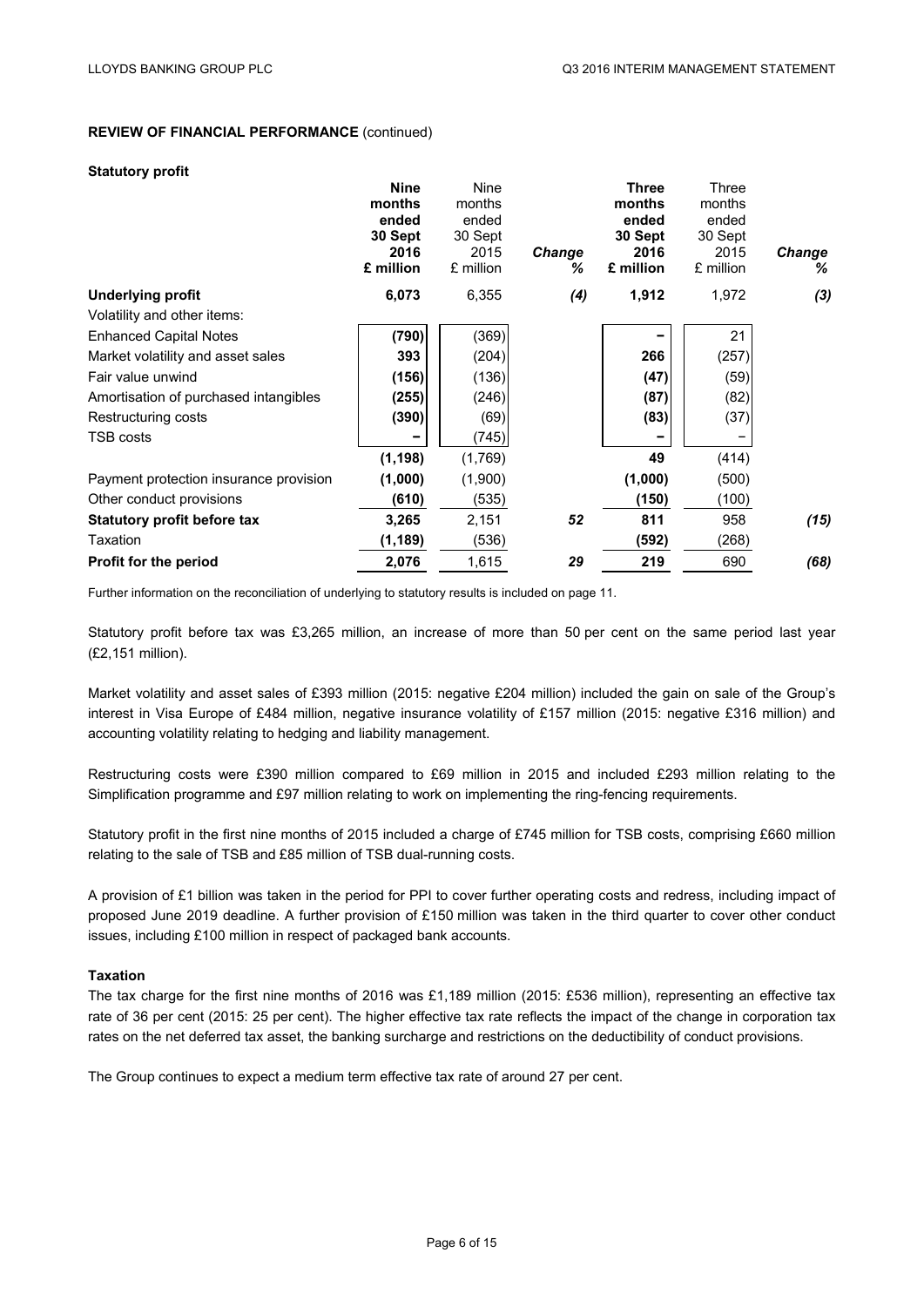#### **Balance sheet**

|                                                              | At                | At                |                          | At             |             |
|--------------------------------------------------------------|-------------------|-------------------|--------------------------|----------------|-------------|
|                                                              | 30 Sept<br>2016   | 30 June<br>2016   | Change<br>%              | 31 Dec<br>2015 | Change<br>℅ |
| Loans and advances to customers <sup>1</sup>                 | £452bn            | £453bn            | -                        | £455bn         | (1)         |
| Customer deposits <sup>2</sup>                               | £424bn            | £423bn            | $\overline{\phantom{0}}$ | £418bn         |             |
| Loan to deposit ratio                                        | 106%              | 107%              | $(1)$ pp                 | 109%           | $(3)$ pp    |
| Wholesale funding                                            | £125bn            | £131 $bn$         | (4)                      | £120bn         | 4           |
| Wholesale funding <1 year maturity                           | £45bn             | £51bn             | (12)                     | £38bn          | 19          |
| Of which money-market funding <1 year maturity <sup>3</sup>  | £19bn             | £24bn             | (21)                     | £22bn          | (13)        |
| Liquidity coverage ratio - eligible assets                   | £140bn            | £142bn            | (2)                      | £123bn         | 13          |
| Common equity tier 1 capital ratio pre dividend <sup>4</sup> | 14.1%             | 13.5%             | 0.6pp                    |                |             |
| Common equity tier 1 capital ratio <sup>4,5,6</sup>          | 13.4%             | 13.0%             | $0.4$ pp                 | 13.0%          | 0.4pp       |
| Leverage ratio $4,5$                                         | 4.8%              | 4.7%              | $0.1$ pp                 | 4.8%           |             |
| Tangible net assets per share                                | 54.9 <sub>p</sub> | 55.0 <sub>p</sub> | (0.1)p                   | 52.3p          | 2.6p        |

<sup>1</sup> Excludes reverse repos of £5.1 billion (30 June 2016: £nil; 31 December 2015: £nil).<br>
<sup>2</sup> Excludes repos of £0.8 billion (30 June 2015: £nil; 31 December 2015: £nil).<br>
<sup>3</sup> Excludes balances relating to margins of £4.9

4 Reported on a fully loaded basis.<br><sup>5</sup> The common equity tier 1 and leverage ratios at 31 December 2015 are reported on a pro forma basis, including the dividend paid by<br>the Insurance business in February 2016 relating to

 $6$  After allowing for total 2016 foreseeable dividends of 2.55 pence on a pro rata basis. The actual final dividend payment will be assessed by the Board at the end of the year.

Loans and advances to customers were 1 per cent lower at £452 billion compared with 31 December 2015. There was continued strong growth in the UK Consumer Finance business and increased lending to SME and Mid Markets clients. This was offset by a reduction in mortgage balances as a result of the Group's decision to protect margins rather than focusing on market share in a low growth market, and a reduction in portfolios closed to new business.

Deposits were £424 billion, 1 per cent higher compared with £418 billion at 31 December 2015, primarily reflecting continued success in attracting high quality balances from commercial clients. Wholesale funding was £125 billion (30 June 2016: £131 billion), of which 36 per cent (30 June 2016: 39 per cent) had a maturity of less than one year. The Group intends to participate fully in the Bank of England's Term Funding Scheme in line with future funding needs.

The Group's liquidity position remains strong and the liquidity coverage ratio was in excess of 100 per cent at 30 September 2016. The CET1 ratio at 30 September 2016 was 14.1 per cent before allowing for 2016 foreseeable dividends; 13.4 per cent after allowing for dividends.

Capital generation in the third quarter was strong at 60 basis points, with 50 basis points of underlying capital generation, 60 basis points from market movements and 10 basis points from other items, offset by a 60 basis point impact from conduct.

Market movements in the third quarter of 60 basis points included a 20 basis point adverse impact from movements in the defined benefit pension schemes driven by the impact of credit spreads. The schemes moved from a net surplus of £430 million to a net deficit of £740 million in the quarter. This was more than offset by an 80 basis point favourable impact arising from changing our approach to how we hold gilts in the Group's liquidity portfolio. In the current low interest rate environment, we have decided it is no longer appropriate to commit to holding gilts to maturity. As a result, the Group has reclassified the £20 billion of gilts within the liquidity portfolio as 'available-for-sale' (previously classified as 'held-to-maturity').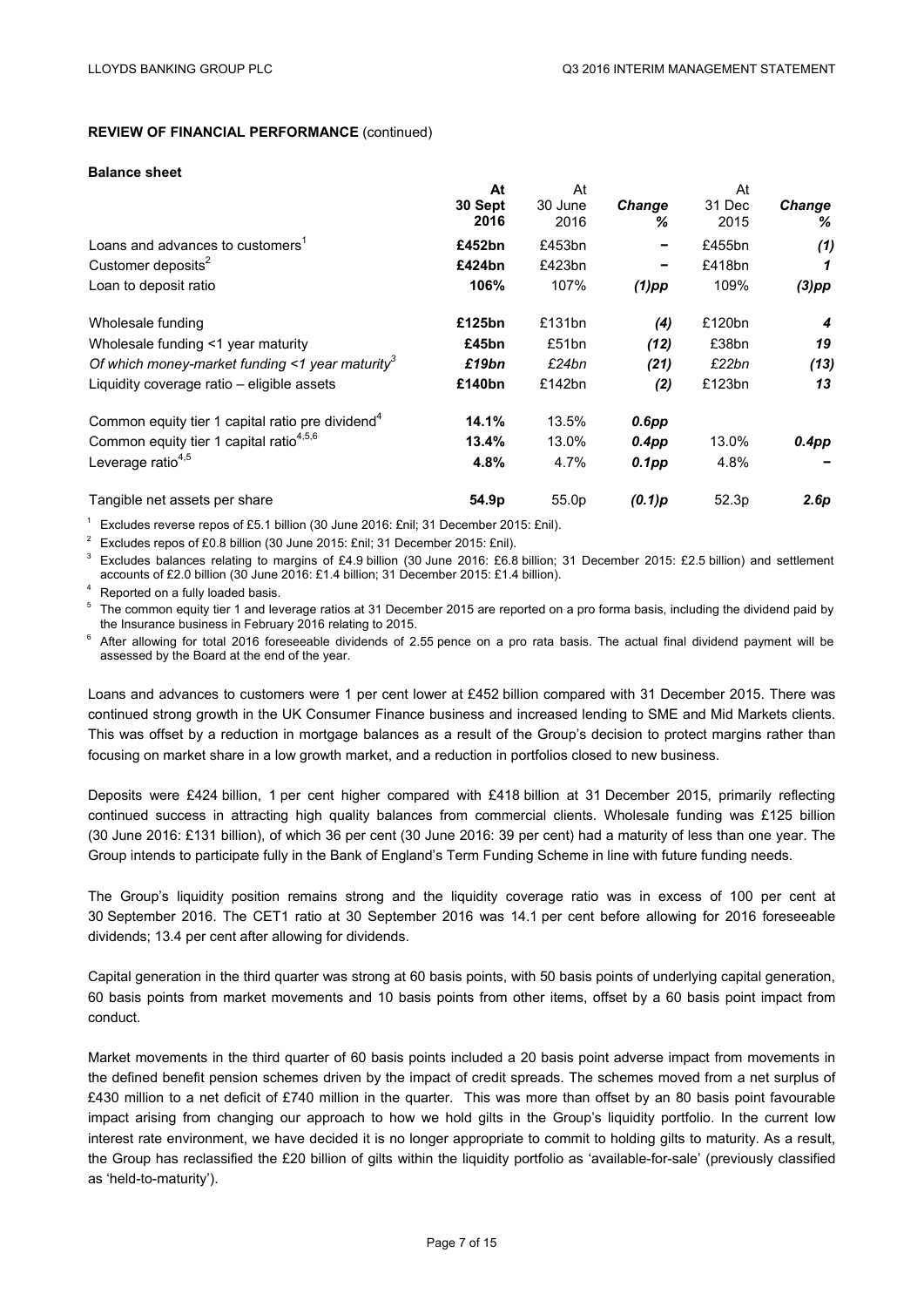For the year-to-date, the Group has generated 110 basis points of capital with 160 basis points of underlying capital generation, 20 basis points from market movements and 10 basis points from other items, offset by 80 basis points relating to conduct. The positive impact of market movements was driven by the favourable impact in the year on held-to-maturity gilts, largely offset by market driven movements in pensions and risk-weighted assets.

The Group continues to expect to generate around 160 basis points of capital (pre dividend) in the year.

During the third quarter the Prudential Regulation Authority reduced the Pillar 2A component of the Group's Individual Capital Guidance from 4.6 per cent to 4.5 per cent of risk-weighted assets, of which 2.5 per cent has to be covered by CET1 capital.

Tangible net asset value (TNAV) was 54.9 pence per share at 30 September 2016 compared with 52.3 pence at 31 December 2015. The increase of 2.6 pence, or 5.5 pence before dividend payments, is primarily driven by strong statutory profit and positive reserve movements. TNAV per share was broadly stable compared with 30 June 2016 (55.0 pence), but up 0.8 pence before dividend payments.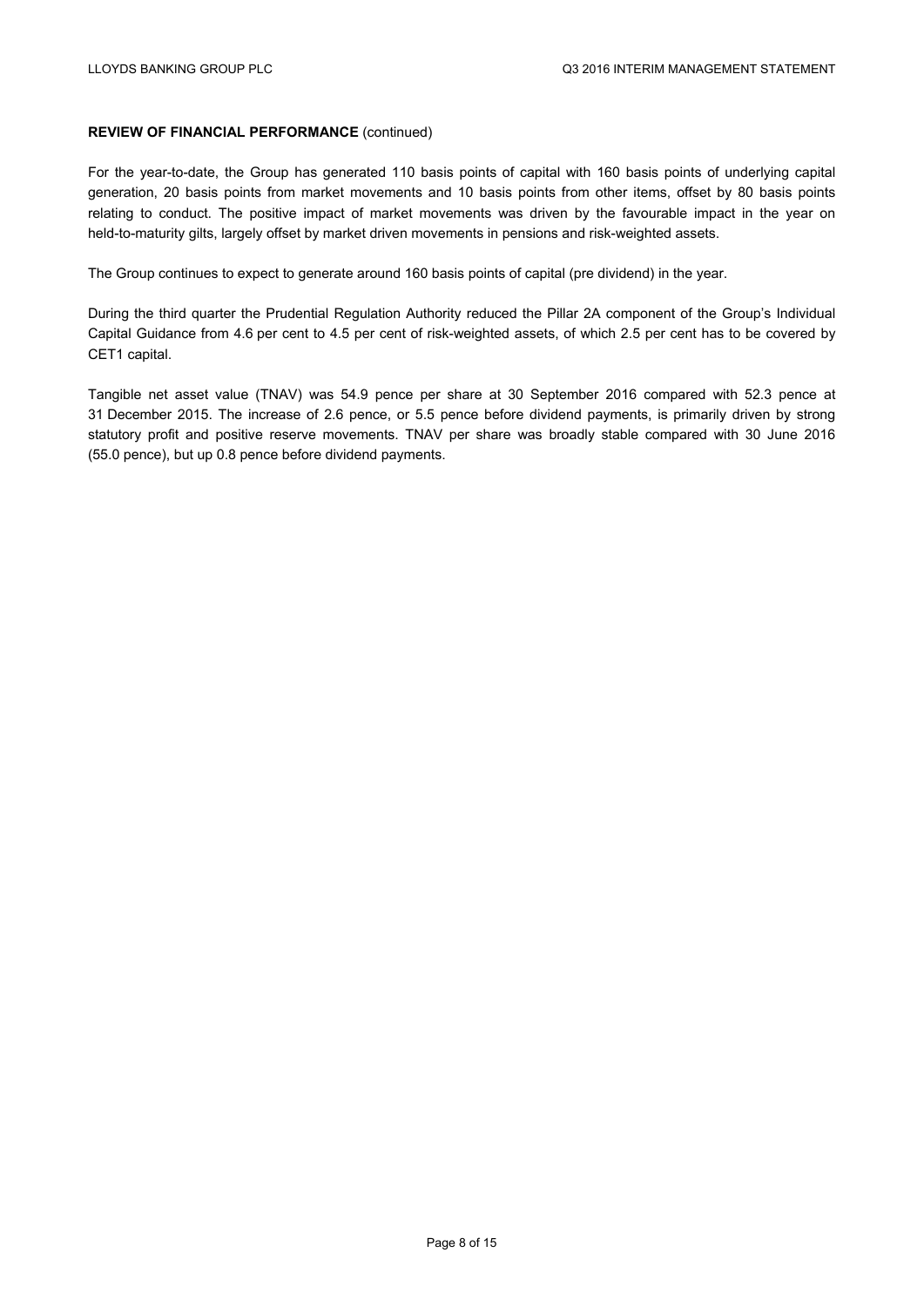# **STATUTORY CONSOLIDATED INCOME STATEMENT AND BALANCE SHEET (UNAUDITED)**

| ended<br>ended<br>30 Sept<br>30 Sept<br>2016<br><b>Income statement</b><br>2015<br>£ million<br>£ million<br>Net interest income<br>6,857<br>9,016<br>Other income, net of insurance claims<br>5,995<br>3,646<br>12,662<br>Total income, net of insurance claims<br>12,852<br>Total operating expenses<br>(9,041)<br>(10, 312)<br>Impairment<br>(199)<br>(546)<br><b>Profit before tax</b><br>2,151<br>3,265<br>(536)<br>Taxation<br>(1, 189)<br>Profit for the period<br>2,076<br>1,615<br>1,693<br>1,246<br>Profit attributable to ordinary shareholders<br>307<br>295<br>Profit attributable to other equity holders<br>Profit attributable to equity holders<br>2,000<br>1,541<br>76<br>Profit attributable to non-controlling interests<br>74<br>1,615<br>Profit for the period<br>2,076<br>At 31 Dec<br>At 30 Sept<br>2016<br><b>Balance sheet</b><br>2015<br>£ million<br>£ million<br>Assets<br>Cash and balances at central banks<br>70,090<br>58,417<br>Trading and other financial assets at fair value through profit or loss<br>161,995<br>140,536<br>Derivative financial instruments<br>41,975<br>29,467<br>Loans and receivables<br>467,551<br>484,483<br>Available-for-sale financial assets<br>57,619<br>33,032<br>19,808<br>Held-to-maturity investments<br>Other assets<br>40,979<br>40,945<br><b>Total assets</b><br>840,209<br>806,688<br>Liabilities<br>18,937<br>16,925<br>Deposits from banks<br>425,245<br>Customer deposits<br>418,326<br>Trading and other financial liabilities at fair value through profit or loss<br>53,603<br>51,863<br>Derivative financial instruments<br>40,103<br>26,301<br>Debt securities in issue<br>85,925<br>82,056<br>114,321<br>103,071<br>Liabilities arising from insurance and investment contracts<br>Subordinated liabilities<br>23,214<br>23,312<br>Other liabilities<br>30,014<br>37,854<br><b>Total liabilities</b><br>791,362<br>759,708<br>43,072<br>41,234<br>Shareholders' equity<br>Other equity instruments<br>5,355<br>5,355<br>420<br>Non-controlling interests<br>391<br>48,847<br>46,980<br><b>Total equity</b><br><b>Total equity and liabilities</b><br>840,209<br>806,688 | <b>Nine</b> | <b>Nine</b> |
|------------------------------------------------------------------------------------------------------------------------------------------------------------------------------------------------------------------------------------------------------------------------------------------------------------------------------------------------------------------------------------------------------------------------------------------------------------------------------------------------------------------------------------------------------------------------------------------------------------------------------------------------------------------------------------------------------------------------------------------------------------------------------------------------------------------------------------------------------------------------------------------------------------------------------------------------------------------------------------------------------------------------------------------------------------------------------------------------------------------------------------------------------------------------------------------------------------------------------------------------------------------------------------------------------------------------------------------------------------------------------------------------------------------------------------------------------------------------------------------------------------------------------------------------------------------------------------------------------------------------------------------------------------------------------------------------------------------------------------------------------------------------------------------------------------------------------------------------------------------------------------------------------------------------------------------------------------------------------------------------------------------------------------------------------------------------------------------------------------------------------------------------------------|-------------|-------------|
|                                                                                                                                                                                                                                                                                                                                                                                                                                                                                                                                                                                                                                                                                                                                                                                                                                                                                                                                                                                                                                                                                                                                                                                                                                                                                                                                                                                                                                                                                                                                                                                                                                                                                                                                                                                                                                                                                                                                                                                                                                                                                                                                                            | months      | months      |
|                                                                                                                                                                                                                                                                                                                                                                                                                                                                                                                                                                                                                                                                                                                                                                                                                                                                                                                                                                                                                                                                                                                                                                                                                                                                                                                                                                                                                                                                                                                                                                                                                                                                                                                                                                                                                                                                                                                                                                                                                                                                                                                                                            |             |             |
|                                                                                                                                                                                                                                                                                                                                                                                                                                                                                                                                                                                                                                                                                                                                                                                                                                                                                                                                                                                                                                                                                                                                                                                                                                                                                                                                                                                                                                                                                                                                                                                                                                                                                                                                                                                                                                                                                                                                                                                                                                                                                                                                                            |             |             |
|                                                                                                                                                                                                                                                                                                                                                                                                                                                                                                                                                                                                                                                                                                                                                                                                                                                                                                                                                                                                                                                                                                                                                                                                                                                                                                                                                                                                                                                                                                                                                                                                                                                                                                                                                                                                                                                                                                                                                                                                                                                                                                                                                            |             |             |
|                                                                                                                                                                                                                                                                                                                                                                                                                                                                                                                                                                                                                                                                                                                                                                                                                                                                                                                                                                                                                                                                                                                                                                                                                                                                                                                                                                                                                                                                                                                                                                                                                                                                                                                                                                                                                                                                                                                                                                                                                                                                                                                                                            |             |             |
|                                                                                                                                                                                                                                                                                                                                                                                                                                                                                                                                                                                                                                                                                                                                                                                                                                                                                                                                                                                                                                                                                                                                                                                                                                                                                                                                                                                                                                                                                                                                                                                                                                                                                                                                                                                                                                                                                                                                                                                                                                                                                                                                                            |             |             |
|                                                                                                                                                                                                                                                                                                                                                                                                                                                                                                                                                                                                                                                                                                                                                                                                                                                                                                                                                                                                                                                                                                                                                                                                                                                                                                                                                                                                                                                                                                                                                                                                                                                                                                                                                                                                                                                                                                                                                                                                                                                                                                                                                            |             |             |
|                                                                                                                                                                                                                                                                                                                                                                                                                                                                                                                                                                                                                                                                                                                                                                                                                                                                                                                                                                                                                                                                                                                                                                                                                                                                                                                                                                                                                                                                                                                                                                                                                                                                                                                                                                                                                                                                                                                                                                                                                                                                                                                                                            |             |             |
|                                                                                                                                                                                                                                                                                                                                                                                                                                                                                                                                                                                                                                                                                                                                                                                                                                                                                                                                                                                                                                                                                                                                                                                                                                                                                                                                                                                                                                                                                                                                                                                                                                                                                                                                                                                                                                                                                                                                                                                                                                                                                                                                                            |             |             |
|                                                                                                                                                                                                                                                                                                                                                                                                                                                                                                                                                                                                                                                                                                                                                                                                                                                                                                                                                                                                                                                                                                                                                                                                                                                                                                                                                                                                                                                                                                                                                                                                                                                                                                                                                                                                                                                                                                                                                                                                                                                                                                                                                            |             |             |
|                                                                                                                                                                                                                                                                                                                                                                                                                                                                                                                                                                                                                                                                                                                                                                                                                                                                                                                                                                                                                                                                                                                                                                                                                                                                                                                                                                                                                                                                                                                                                                                                                                                                                                                                                                                                                                                                                                                                                                                                                                                                                                                                                            |             |             |
|                                                                                                                                                                                                                                                                                                                                                                                                                                                                                                                                                                                                                                                                                                                                                                                                                                                                                                                                                                                                                                                                                                                                                                                                                                                                                                                                                                                                                                                                                                                                                                                                                                                                                                                                                                                                                                                                                                                                                                                                                                                                                                                                                            |             |             |
|                                                                                                                                                                                                                                                                                                                                                                                                                                                                                                                                                                                                                                                                                                                                                                                                                                                                                                                                                                                                                                                                                                                                                                                                                                                                                                                                                                                                                                                                                                                                                                                                                                                                                                                                                                                                                                                                                                                                                                                                                                                                                                                                                            |             |             |
|                                                                                                                                                                                                                                                                                                                                                                                                                                                                                                                                                                                                                                                                                                                                                                                                                                                                                                                                                                                                                                                                                                                                                                                                                                                                                                                                                                                                                                                                                                                                                                                                                                                                                                                                                                                                                                                                                                                                                                                                                                                                                                                                                            |             |             |
|                                                                                                                                                                                                                                                                                                                                                                                                                                                                                                                                                                                                                                                                                                                                                                                                                                                                                                                                                                                                                                                                                                                                                                                                                                                                                                                                                                                                                                                                                                                                                                                                                                                                                                                                                                                                                                                                                                                                                                                                                                                                                                                                                            |             |             |
|                                                                                                                                                                                                                                                                                                                                                                                                                                                                                                                                                                                                                                                                                                                                                                                                                                                                                                                                                                                                                                                                                                                                                                                                                                                                                                                                                                                                                                                                                                                                                                                                                                                                                                                                                                                                                                                                                                                                                                                                                                                                                                                                                            |             |             |
|                                                                                                                                                                                                                                                                                                                                                                                                                                                                                                                                                                                                                                                                                                                                                                                                                                                                                                                                                                                                                                                                                                                                                                                                                                                                                                                                                                                                                                                                                                                                                                                                                                                                                                                                                                                                                                                                                                                                                                                                                                                                                                                                                            |             |             |
|                                                                                                                                                                                                                                                                                                                                                                                                                                                                                                                                                                                                                                                                                                                                                                                                                                                                                                                                                                                                                                                                                                                                                                                                                                                                                                                                                                                                                                                                                                                                                                                                                                                                                                                                                                                                                                                                                                                                                                                                                                                                                                                                                            |             |             |
|                                                                                                                                                                                                                                                                                                                                                                                                                                                                                                                                                                                                                                                                                                                                                                                                                                                                                                                                                                                                                                                                                                                                                                                                                                                                                                                                                                                                                                                                                                                                                                                                                                                                                                                                                                                                                                                                                                                                                                                                                                                                                                                                                            |             |             |
|                                                                                                                                                                                                                                                                                                                                                                                                                                                                                                                                                                                                                                                                                                                                                                                                                                                                                                                                                                                                                                                                                                                                                                                                                                                                                                                                                                                                                                                                                                                                                                                                                                                                                                                                                                                                                                                                                                                                                                                                                                                                                                                                                            |             |             |
|                                                                                                                                                                                                                                                                                                                                                                                                                                                                                                                                                                                                                                                                                                                                                                                                                                                                                                                                                                                                                                                                                                                                                                                                                                                                                                                                                                                                                                                                                                                                                                                                                                                                                                                                                                                                                                                                                                                                                                                                                                                                                                                                                            |             |             |
|                                                                                                                                                                                                                                                                                                                                                                                                                                                                                                                                                                                                                                                                                                                                                                                                                                                                                                                                                                                                                                                                                                                                                                                                                                                                                                                                                                                                                                                                                                                                                                                                                                                                                                                                                                                                                                                                                                                                                                                                                                                                                                                                                            |             |             |
|                                                                                                                                                                                                                                                                                                                                                                                                                                                                                                                                                                                                                                                                                                                                                                                                                                                                                                                                                                                                                                                                                                                                                                                                                                                                                                                                                                                                                                                                                                                                                                                                                                                                                                                                                                                                                                                                                                                                                                                                                                                                                                                                                            |             |             |
|                                                                                                                                                                                                                                                                                                                                                                                                                                                                                                                                                                                                                                                                                                                                                                                                                                                                                                                                                                                                                                                                                                                                                                                                                                                                                                                                                                                                                                                                                                                                                                                                                                                                                                                                                                                                                                                                                                                                                                                                                                                                                                                                                            |             |             |
|                                                                                                                                                                                                                                                                                                                                                                                                                                                                                                                                                                                                                                                                                                                                                                                                                                                                                                                                                                                                                                                                                                                                                                                                                                                                                                                                                                                                                                                                                                                                                                                                                                                                                                                                                                                                                                                                                                                                                                                                                                                                                                                                                            |             |             |
|                                                                                                                                                                                                                                                                                                                                                                                                                                                                                                                                                                                                                                                                                                                                                                                                                                                                                                                                                                                                                                                                                                                                                                                                                                                                                                                                                                                                                                                                                                                                                                                                                                                                                                                                                                                                                                                                                                                                                                                                                                                                                                                                                            |             |             |
|                                                                                                                                                                                                                                                                                                                                                                                                                                                                                                                                                                                                                                                                                                                                                                                                                                                                                                                                                                                                                                                                                                                                                                                                                                                                                                                                                                                                                                                                                                                                                                                                                                                                                                                                                                                                                                                                                                                                                                                                                                                                                                                                                            |             |             |
|                                                                                                                                                                                                                                                                                                                                                                                                                                                                                                                                                                                                                                                                                                                                                                                                                                                                                                                                                                                                                                                                                                                                                                                                                                                                                                                                                                                                                                                                                                                                                                                                                                                                                                                                                                                                                                                                                                                                                                                                                                                                                                                                                            |             |             |
|                                                                                                                                                                                                                                                                                                                                                                                                                                                                                                                                                                                                                                                                                                                                                                                                                                                                                                                                                                                                                                                                                                                                                                                                                                                                                                                                                                                                                                                                                                                                                                                                                                                                                                                                                                                                                                                                                                                                                                                                                                                                                                                                                            |             |             |
|                                                                                                                                                                                                                                                                                                                                                                                                                                                                                                                                                                                                                                                                                                                                                                                                                                                                                                                                                                                                                                                                                                                                                                                                                                                                                                                                                                                                                                                                                                                                                                                                                                                                                                                                                                                                                                                                                                                                                                                                                                                                                                                                                            |             |             |
|                                                                                                                                                                                                                                                                                                                                                                                                                                                                                                                                                                                                                                                                                                                                                                                                                                                                                                                                                                                                                                                                                                                                                                                                                                                                                                                                                                                                                                                                                                                                                                                                                                                                                                                                                                                                                                                                                                                                                                                                                                                                                                                                                            |             |             |
|                                                                                                                                                                                                                                                                                                                                                                                                                                                                                                                                                                                                                                                                                                                                                                                                                                                                                                                                                                                                                                                                                                                                                                                                                                                                                                                                                                                                                                                                                                                                                                                                                                                                                                                                                                                                                                                                                                                                                                                                                                                                                                                                                            |             |             |
|                                                                                                                                                                                                                                                                                                                                                                                                                                                                                                                                                                                                                                                                                                                                                                                                                                                                                                                                                                                                                                                                                                                                                                                                                                                                                                                                                                                                                                                                                                                                                                                                                                                                                                                                                                                                                                                                                                                                                                                                                                                                                                                                                            |             |             |
|                                                                                                                                                                                                                                                                                                                                                                                                                                                                                                                                                                                                                                                                                                                                                                                                                                                                                                                                                                                                                                                                                                                                                                                                                                                                                                                                                                                                                                                                                                                                                                                                                                                                                                                                                                                                                                                                                                                                                                                                                                                                                                                                                            |             |             |
|                                                                                                                                                                                                                                                                                                                                                                                                                                                                                                                                                                                                                                                                                                                                                                                                                                                                                                                                                                                                                                                                                                                                                                                                                                                                                                                                                                                                                                                                                                                                                                                                                                                                                                                                                                                                                                                                                                                                                                                                                                                                                                                                                            |             |             |
|                                                                                                                                                                                                                                                                                                                                                                                                                                                                                                                                                                                                                                                                                                                                                                                                                                                                                                                                                                                                                                                                                                                                                                                                                                                                                                                                                                                                                                                                                                                                                                                                                                                                                                                                                                                                                                                                                                                                                                                                                                                                                                                                                            |             |             |
|                                                                                                                                                                                                                                                                                                                                                                                                                                                                                                                                                                                                                                                                                                                                                                                                                                                                                                                                                                                                                                                                                                                                                                                                                                                                                                                                                                                                                                                                                                                                                                                                                                                                                                                                                                                                                                                                                                                                                                                                                                                                                                                                                            |             |             |
|                                                                                                                                                                                                                                                                                                                                                                                                                                                                                                                                                                                                                                                                                                                                                                                                                                                                                                                                                                                                                                                                                                                                                                                                                                                                                                                                                                                                                                                                                                                                                                                                                                                                                                                                                                                                                                                                                                                                                                                                                                                                                                                                                            |             |             |
|                                                                                                                                                                                                                                                                                                                                                                                                                                                                                                                                                                                                                                                                                                                                                                                                                                                                                                                                                                                                                                                                                                                                                                                                                                                                                                                                                                                                                                                                                                                                                                                                                                                                                                                                                                                                                                                                                                                                                                                                                                                                                                                                                            |             |             |
|                                                                                                                                                                                                                                                                                                                                                                                                                                                                                                                                                                                                                                                                                                                                                                                                                                                                                                                                                                                                                                                                                                                                                                                                                                                                                                                                                                                                                                                                                                                                                                                                                                                                                                                                                                                                                                                                                                                                                                                                                                                                                                                                                            |             |             |
|                                                                                                                                                                                                                                                                                                                                                                                                                                                                                                                                                                                                                                                                                                                                                                                                                                                                                                                                                                                                                                                                                                                                                                                                                                                                                                                                                                                                                                                                                                                                                                                                                                                                                                                                                                                                                                                                                                                                                                                                                                                                                                                                                            |             |             |
|                                                                                                                                                                                                                                                                                                                                                                                                                                                                                                                                                                                                                                                                                                                                                                                                                                                                                                                                                                                                                                                                                                                                                                                                                                                                                                                                                                                                                                                                                                                                                                                                                                                                                                                                                                                                                                                                                                                                                                                                                                                                                                                                                            |             |             |
|                                                                                                                                                                                                                                                                                                                                                                                                                                                                                                                                                                                                                                                                                                                                                                                                                                                                                                                                                                                                                                                                                                                                                                                                                                                                                                                                                                                                                                                                                                                                                                                                                                                                                                                                                                                                                                                                                                                                                                                                                                                                                                                                                            |             |             |
|                                                                                                                                                                                                                                                                                                                                                                                                                                                                                                                                                                                                                                                                                                                                                                                                                                                                                                                                                                                                                                                                                                                                                                                                                                                                                                                                                                                                                                                                                                                                                                                                                                                                                                                                                                                                                                                                                                                                                                                                                                                                                                                                                            |             |             |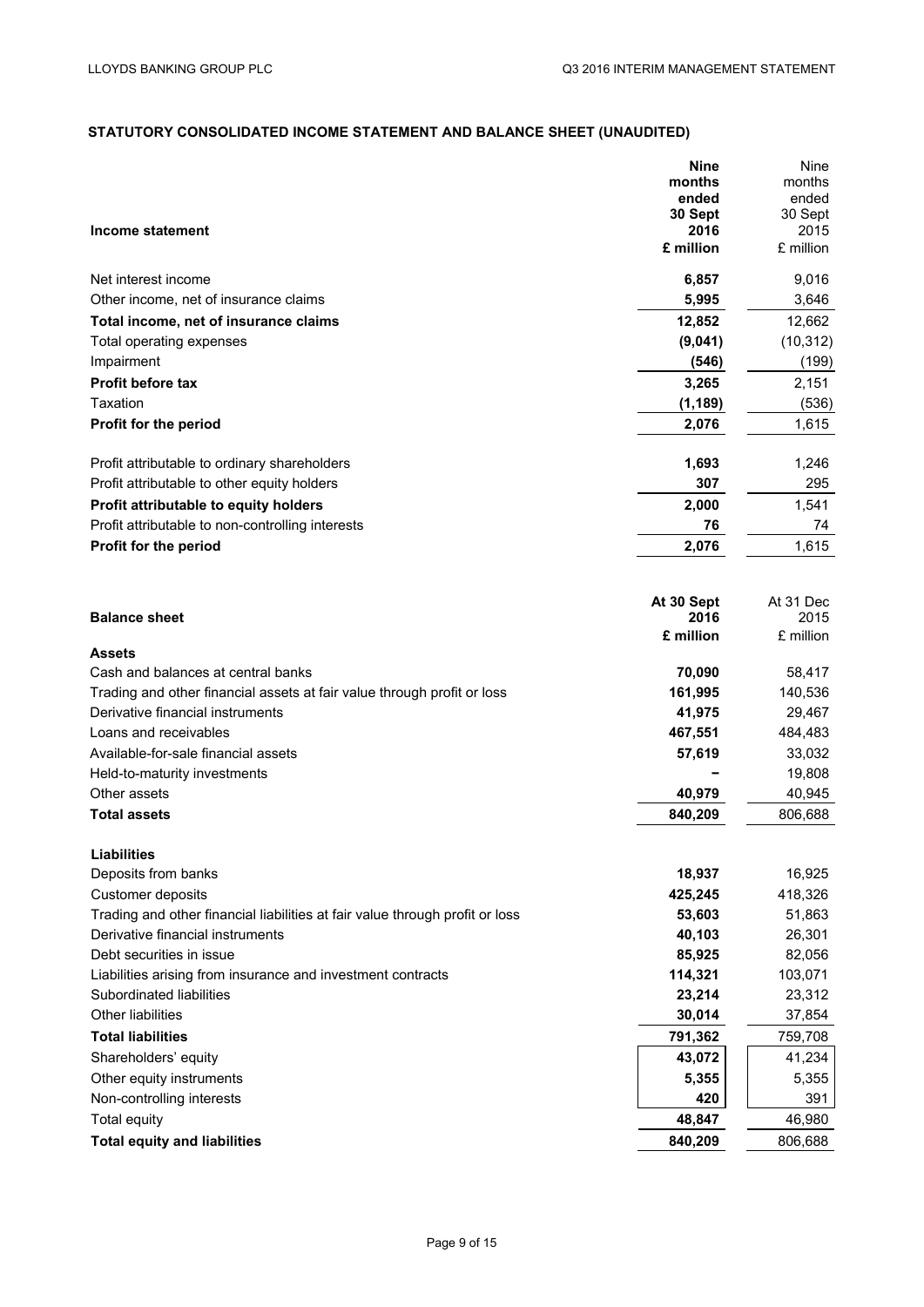# **NOTES**

# **1. Summary of movements in total equity**

|                                                                                   | Shareholders'<br>equity<br>£m | <b>Other</b><br>equity<br>instruments<br>£m | Non-<br>controlling<br>interests<br>£m | <b>Total</b><br>equity<br>£m |
|-----------------------------------------------------------------------------------|-------------------------------|---------------------------------------------|----------------------------------------|------------------------------|
| <b>Balance at 1 January 2016</b>                                                  | 41,234                        | 5,355                                       | 391                                    | 46,980                       |
| Profit for the period                                                             | 2,000                         |                                             | 76                                     | 2,076                        |
| Other comprehensive income                                                        |                               |                                             |                                        |                              |
| Post-retirement defined benefit pension scheme<br>remeasurements                  | (1,508)                       |                                             |                                        | (1,508)                      |
| Movements in revaluation reserve in respect of<br>available-for-sale (AFS) assets | 1,411                         |                                             |                                        | 1,411                        |
| Cash flow hedging reserve                                                         | 2,940                         |                                             |                                        | 2,940                        |
| Reserve movements, gross of tax                                                   | 2,843                         |                                             |                                        | 2,843                        |
| Deferred tax on reserve movements                                                 | (766)                         |                                             |                                        | (766)                        |
| Reserve movements, net of tax                                                     | 2,077                         |                                             |                                        | 2,077                        |
| Currency translation differences (tax: nil)                                       | (31)                          |                                             |                                        | (31)                         |
| Total other comprehensive income                                                  | 2,046                         |                                             |                                        | 2,046                        |
| Transactions with owners                                                          |                               |                                             |                                        |                              |
| <b>Dividends</b>                                                                  | (2,034)                       |                                             | (26)                                   | (2,060)                      |
| Distributions on other equity instruments, net of tax                             | (246)                         |                                             |                                        | (246)                        |
| Treasury shares and employee award schemes                                        | 72                            |                                             |                                        | 72                           |
| Changes in non-controlling interests                                              |                               |                                             | (21)                                   | (21)                         |
| <b>Total transactions with owners</b>                                             | (2, 208)                      |                                             | (47)                                   | (2, 255)                     |
| <b>Balance at 30 September 2016</b>                                               | 43,072                        | 5,355                                       | 420                                    | 48,847                       |
| Balance at 1 July 2016                                                            | 43,151                        | 5,355                                       | 432                                    | 48,938                       |
| Profit for the period                                                             | 206                           |                                             | 13                                     | 219                          |
| Other comprehensive income                                                        |                               |                                             |                                        |                              |
| Post-retirement defined benefit pension scheme<br>remeasurements                  | (1, 241)                      |                                             |                                        | (1, 241)                     |
| Movements in revaluation reserve in respect of<br>available-for-sale (AFS) assets | 1,655                         |                                             |                                        | 1,655                        |
| Cash flow hedging reserve                                                         | 106                           |                                             |                                        | 106                          |
| Reserve movements, gross of tax                                                   | 520                           |                                             |                                        | 520                          |
|                                                                                   |                               |                                             |                                        |                              |
| Deferred tax on reserve movements                                                 | (206)                         |                                             |                                        | (206)                        |
| Reserve movements, net of tax                                                     | 314                           |                                             |                                        | 314                          |
| Currency translation differences (tax: nil)                                       | (11)                          |                                             |                                        | (11)                         |
| Total other comprehensive income                                                  | 303                           |                                             |                                        | 303                          |
| Transactions with owners                                                          |                               |                                             |                                        |                              |
| <b>Dividends</b>                                                                  | (607)                         |                                             | (24)                                   | (631)                        |
| Distributions on other equity instruments, net of tax                             | (83)                          |                                             |                                        | (83)                         |
| Treasury shares and employee award schemes                                        | 102                           |                                             |                                        | 102                          |
| Changes in non-controlling interests                                              |                               |                                             | (1)                                    | (1)                          |
| <b>Total transactions with owners</b>                                             | (588)                         |                                             | (25)                                   | (613)                        |
| Balance at 30 September 2016                                                      | 43,072                        | 5,355                                       | 420                                    | 48,847                       |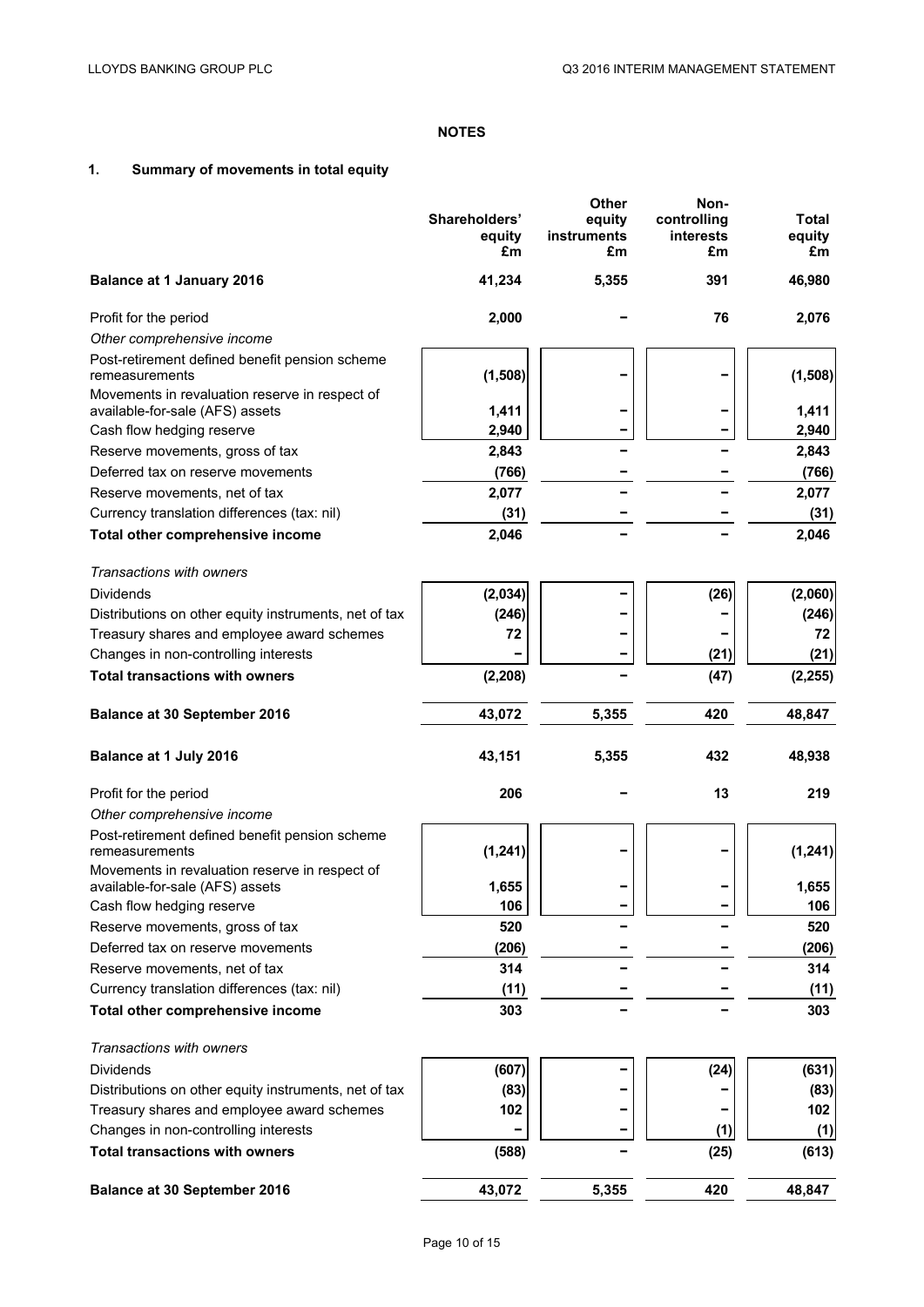#### **2. Reconciliation between statutory and underlying basis results**

The tables below set out a reconciliation from the statutory results to the underlying basis results, the principles of which are set out on the inside front cover.

| Nine months to<br>30 September 2016           | Lloyds<br><b>Banking</b><br>Group<br>statutory<br>£m | <b>Volatility</b><br>and other<br><i>items</i><br>£m | Insurance<br>gross $up^2$<br>£m | <b>PPI</b><br>£m | <b>Other</b><br>conduct<br>provisions<br>£m | <b>Underlying</b><br>basis<br>£m |
|-----------------------------------------------|------------------------------------------------------|------------------------------------------------------|---------------------------------|------------------|---------------------------------------------|----------------------------------|
| Net interest income                           | 6,857                                                | 200                                                  | 1,573                           |                  |                                             | 8,630                            |
| Other income, net of insurance<br>claims      | 5,995                                                | 211                                                  | (1.701)                         |                  | 15                                          | 4,520                            |
| <b>Total income</b>                           | 12,852                                               | 411                                                  | (128)                           |                  | 15                                          | 13,150                           |
| Operating expenses <sup>3</sup><br>Impairment | (9,041)<br>(546)                                     | 690<br>97                                            | 128                             | 1,000            | 595                                         | (6,628)<br>(449)                 |
| <b>Profit before tax</b>                      | 3,265                                                | 1,198                                                |                                 | 1,000            | 610                                         | 6,073                            |

|                                          |                                                      | Removal of:                                         |                  |                                          |           |                                      |                           |
|------------------------------------------|------------------------------------------------------|-----------------------------------------------------|------------------|------------------------------------------|-----------|--------------------------------------|---------------------------|
| Nine months to<br>30 September 2015      | Lloyds<br><b>Banking</b><br>Group<br>statutory<br>£m | Volatility<br>and other<br>items <sup>4</sup><br>£m | TSB <sup>5</sup> | Insurance<br>qross up <sup>2</sup><br>£m | PPI<br>£m | Other<br>conduct<br>provisions<br>£m | Underlying<br>basis<br>£m |
| Net interest income                      | 9,016                                                | 257                                                 | (192)            | (503)                                    |           |                                      | 8,578                     |
| Other income, net of insurance<br>claims | 3,646                                                | 577                                                 | (31)             | 435                                      |           |                                      | 4,627                     |
| Total income                             | 12,662                                               | 834                                                 | (223)            | (68)                                     |           |                                      | 13,205                    |
| Operating expenses <sup>3</sup>          | (10, 312)                                            | 1,091                                               | 86               | 68                                       | 1,900     | 535                                  | (6,632)                   |
| Impairment                               | (199)                                                | (156)                                               | 19               |                                          |           |                                      | (336)                     |
| <b>TSB</b>                               |                                                      |                                                     | 118              |                                          |           |                                      | 118                       |
| Profit before tax                        | 2,151                                                | 1,769                                               |                  |                                          | 1,900     | 535                                  | 6,355                     |

<sup>1</sup> Comprises the write-off of the ECN embedded derivative and premium paid on redemption of the remaining notes in the first quarter (loss of £790 million); the effects of asset sales (gain of £290 million); volatile items (loss of £30 million); liability management (gain of £133 million); the fair value unwind (loss of £156 million); the amortisation of purchased intangibles (£255 million); and restructuring costs (£390 million, principally comprising the severance related costs related to phase II of the Simplification programme).

 $<sup>2</sup>$  The Group's insurance businesses' income statements include income and expenditure which are attributable to the policyholders of</sup> the Group's long-term assurance funds. These items have no impact in total upon the profit attributable to equity shareholders and, in order to provide a clearer representation of the underlying trends within the business, these items are shown net within the underlying results.

<sup>3</sup> The underlying basis figure is the aggregate of operating costs and operating lease depreciation.

<sup>4</sup> Market movements on the ECN embedded derivative (loss of £369 million); the effects of asset sales (loss of £2 million), volatile items (loss of £196 million), liability management (loss of £6 million), the fair value unwind (loss of £136 million); the amortisation of purchased intangibles (£246 million); restructuring costs (£69 million); and TSB costs (£745 million).

<sup>5</sup> Comprises the underlying results of TSB.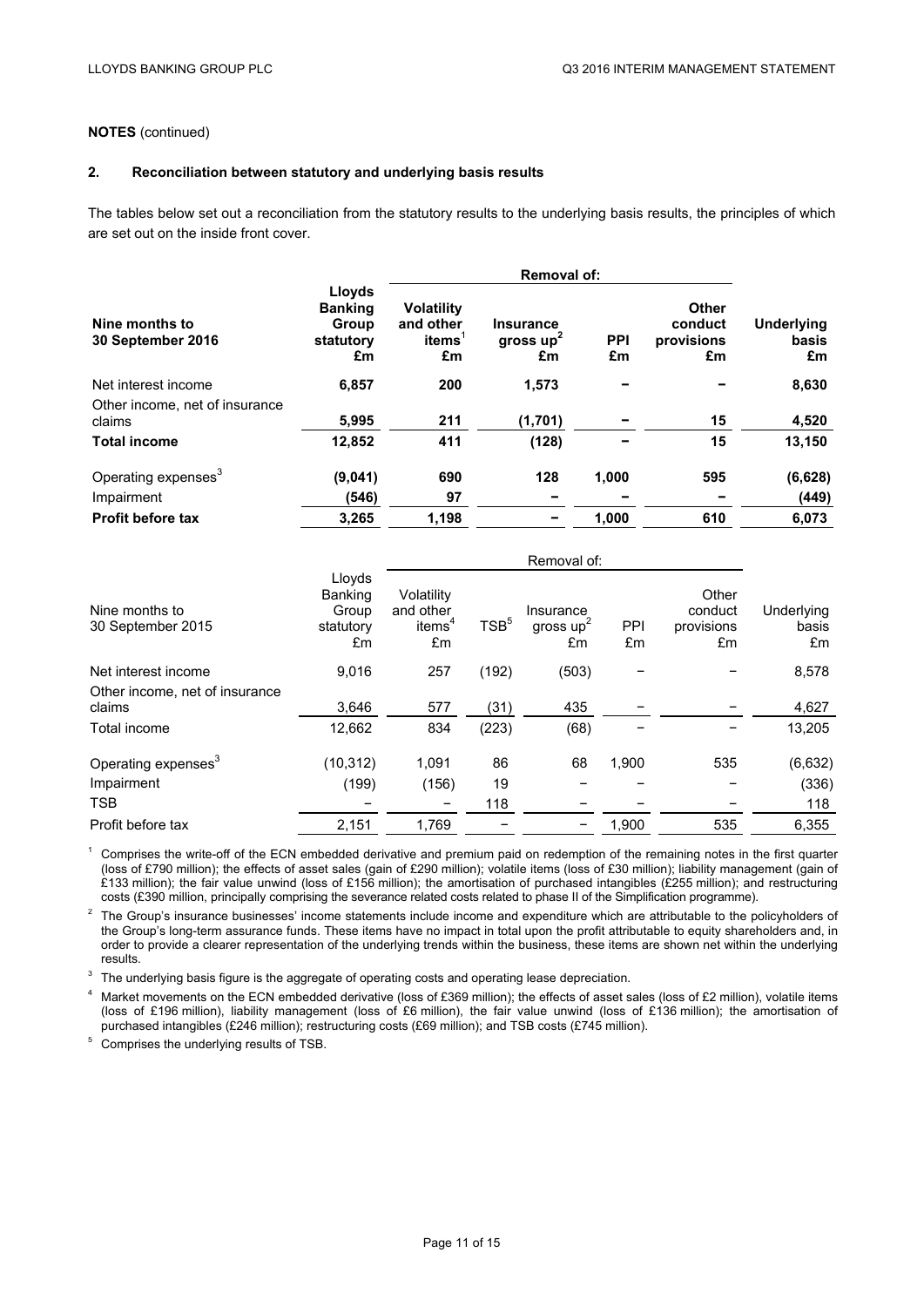#### **3. Banking net interest margin**

A reconciliation of banking net interest income to Group net interest income showing the items that are excluded in determining banking net interest income follows:

| <b>Nine</b><br>months<br>to 30 Sept<br>2016<br>£m               | Nine<br>months<br>to 30 Sept<br>2015<br>£m |
|-----------------------------------------------------------------|--------------------------------------------|
| Banking net interest income – underlying basis<br>8,902         | 8,702                                      |
| Insurance division<br>(113)                                     | (117)                                      |
| Other net interest income (including trading activity)<br>(159) | (7)                                        |
| 8,630<br>Net interest income – underlying basis                 | 8,578                                      |
| Market volatility and other items<br>(200)                      | (257)                                      |
| <b>TSB</b>                                                      | 192                                        |
| (1, 573)<br>Insurance gross up                                  | 503                                        |
| Group net interest income – statutory<br>6,857                  | 9,016                                      |

Non-banking assets largely relate to fee based loans and advances within Commercial Banking and loans sold by Commercial Banking and Retail to Insurance to back annuitant liabilities. Other non-banking includes pooling arrangements where interest is received from or paid to customers based on the net of their lending and deposit balances but these balances cannot be netted on the Group balance sheet.

#### **4. Underlying return on required equity**

The Group's underlying return on required equity for the nine months ended 30 September 2016 was 13.6 per cent (nine months of 2015: 15.7 per cent). Required equity is the amount of shareholders' equity and non-controlling interests required to achieve a CET1 ratio of 12.0 per cent after allowing for regulatory adjustments and deductions.

|                                                                         | <b>Nine</b><br>months<br>to 30 Sept<br>2016 | Nine<br>months<br>to 30 Sept<br>2015 |
|-------------------------------------------------------------------------|---------------------------------------------|--------------------------------------|
| Average CET1 ratio                                                      | 13.0%                                       | 13.3%                                |
| Required CET1 ratio                                                     | 12.0%                                       | 12.0%                                |
| Average shareholders' equity (£bn)                                      | 42.7                                        | 43.2                                 |
| Average non-controlling interests (£bn)                                 | 0.4                                         | 0.6                                  |
| Excess equity based on 12 per cent requirement (£bn)                    | (2.2)                                       | (2.9)                                |
| Required equity (£bn)                                                   | 40.9                                        | 40.9                                 |
| Adjusted underlying earnings attributable to ordinary shareholders (£m) | 4,160                                       | 4,804                                |
| Underlying return on required equity                                    | 13.6%                                       | 15.7%                                |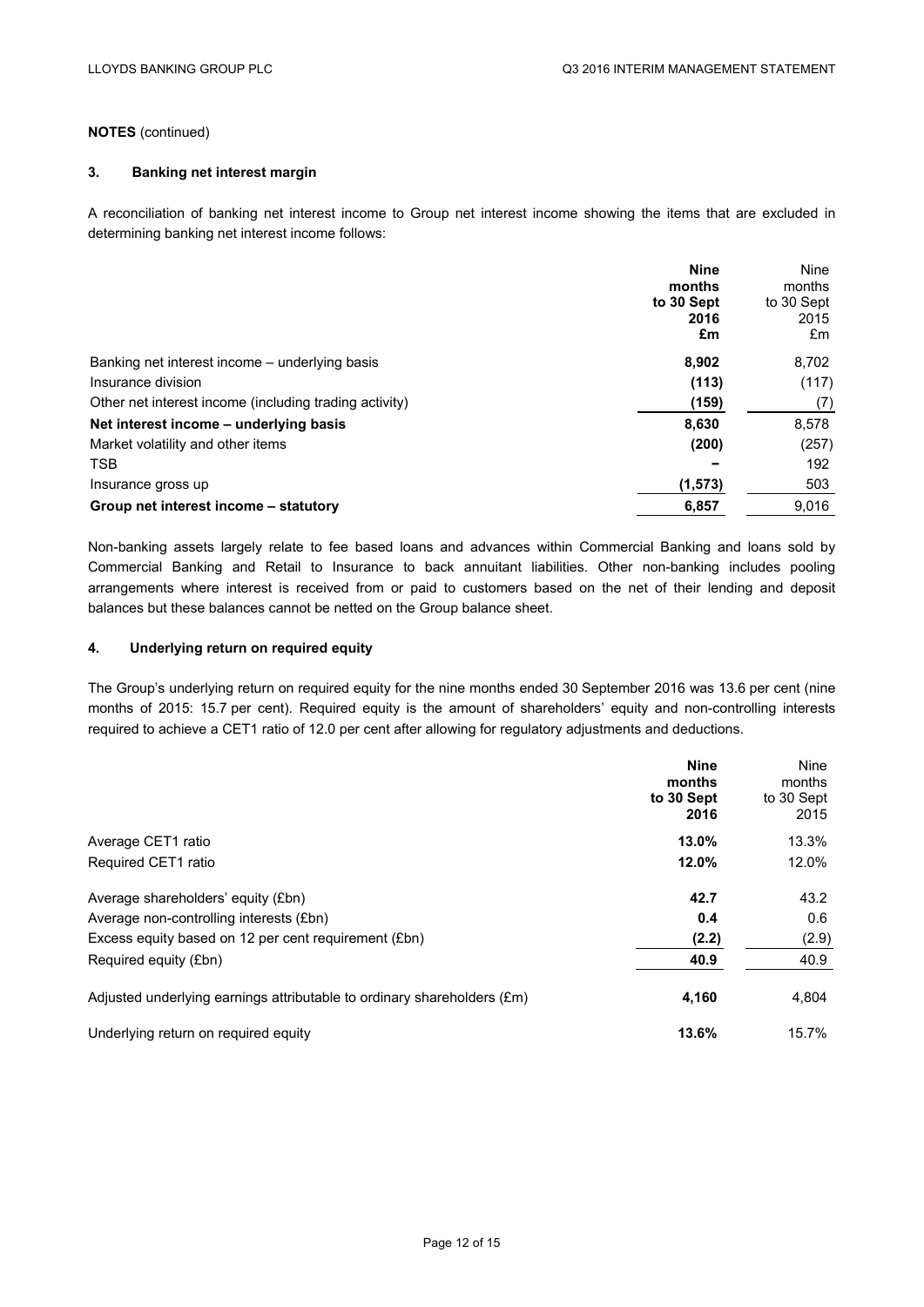# **5. Quarterly underlying basis information**

| Group                                      | Quarter<br>ended<br>30 Sept<br>2016<br>£m | Quarter<br>ended<br>30 June<br>2016<br>£m | Quarter<br>ended<br>31 Mar<br>2016<br>£m | Quarter<br>ended<br>31 Dec<br>2015<br>£m | Quarter<br>ended<br>30 Sept<br>2015<br>£m |
|--------------------------------------------|-------------------------------------------|-------------------------------------------|------------------------------------------|------------------------------------------|-------------------------------------------|
| Net interest income                        | 2,848                                     | 2,876                                     | 2,906                                    | 2,904                                    | 2,863                                     |
| Other income                               | 1,427                                     | 1,616                                     | 1,477                                    | 1,528                                    | 1,374                                     |
| <b>Total income</b>                        | 4,275                                     | 4,492                                     | 4,383                                    | 4,432                                    | 4,237                                     |
| Operating costs                            | (1,918)                                   | (2,054)                                   | (1,987)                                  | (2, 242)                                 | (1, 919)                                  |
| Operating lease depreciation               | (241)                                     | (235)                                     | (193)                                    | (201)                                    | (189)                                     |
| Impairment                                 | (204)                                     | (96)                                      | (149)                                    | (232)                                    | (157)                                     |
| <b>Underlying profit</b>                   | 1,912                                     | 2,107                                     | 2,054                                    | 1,757                                    | 1,972                                     |
| <b>Enhanced Capital Notes</b>              |                                           |                                           | (790)                                    | 268                                      | 21                                        |
| Market volatility and other items          | 132                                       | 184                                       | (334)                                    | (29)                                     | (398)                                     |
| Restructuring costs                        | (83)                                      | (146)                                     | (161)                                    | (101)                                    | (37)                                      |
| Conduct provisions                         | (1, 150)                                  | (345)                                     | (115)                                    | (2, 402)                                 | (600)                                     |
| Statutory profit (loss) before tax         | 811                                       | 1,800                                     | 654                                      | (507)                                    | 958                                       |
| Banking net interest margin                | 2.69%                                     | 2.74%                                     | 2.74%                                    | 2.64%                                    | 2.64%                                     |
| Average interest-earning<br>banking assets | £435.9bn                                  | £435.6bn                                  | £438.2bn                                 | £439.2bn                                 | £438.7bn                                  |
| Cost:income ratio                          | 47.5%                                     | 48.2%                                     | 47.4%                                    | 53.0%                                    | 47.4%                                     |
| Asset quality ratio                        | 0.18%                                     | 0.09%                                     | 0.14%                                    | 0.22%                                    | 0.15%                                     |
| Return on risk-weighted assets             | 3.42%                                     | 3.79%                                     | 3.70%                                    | 3.12%                                    | 3.47%                                     |

# **6. Tangible net assets per share**

The table below sets out a reconciliation of the Group's shareholders' equity to its tangible net assets.

|                                                | At 30 Sept<br>2016<br>£m | At 30 June<br>2016<br>£m | At 31 Dec<br>2015<br>£m |
|------------------------------------------------|--------------------------|--------------------------|-------------------------|
| Shareholders' equity                           | 43.072                   | 43.151                   | 41,234                  |
| Goodwill                                       | (2,016)                  | (2,016)                  | (2,016)                 |
| Intangible assets                              | (1,689)                  | (1,719)                  | (1,838)                 |
| Purchased value of in-force business           | (349)                    | (358)                    | (377)                   |
| Other, including deferred tax effects          | 196                      | 213                      | 264                     |
| Tangible net assets                            | 39,214                   | 39,271                   | 37,267                  |
| Ordinary shares in issue, excluding Own shares | 71,387m                  | 71.349m                  | 71.263m                 |
| Tangible net assets per share                  | 54.9 <sub>p</sub>        | 55.0 <sub>p</sub>        | 52.3p                   |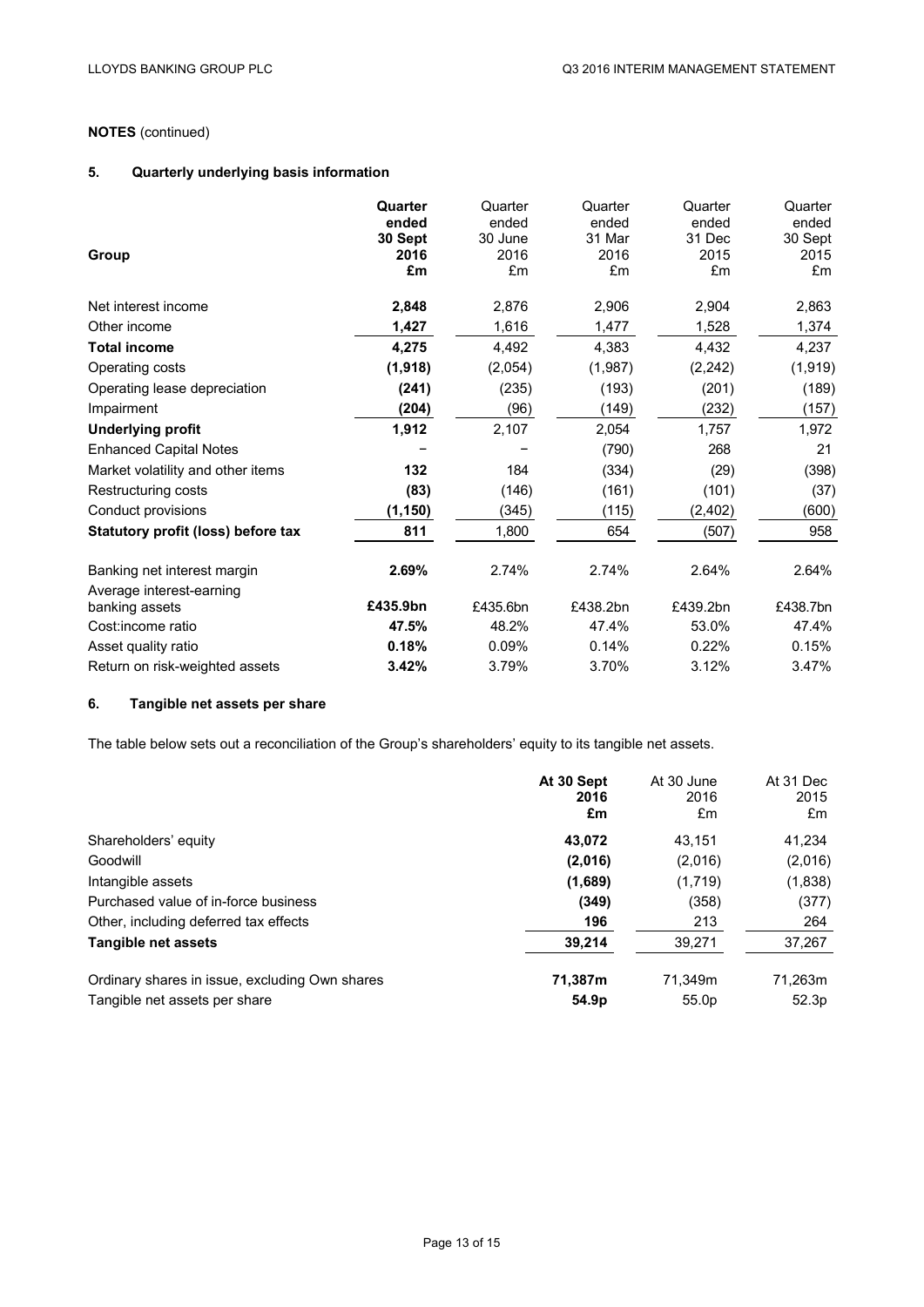#### **7. Capital and leverage disclosures**

|                                                             | <b>Transitional</b> |           | <b>Fully loaded position</b> |            |
|-------------------------------------------------------------|---------------------|-----------|------------------------------|------------|
|                                                             | At 30 Sept          | At 31 Dec | At 30 Sept                   | At 31 Dec  |
|                                                             | 2016                | $2015^1$  | 2016                         | $2015^1$   |
| <b>Capital resources</b><br>Common equity tier 1            | £ million           | £ million | £ million                    | £ million  |
| Shareholders' equity per balance sheet                      | 43,072              | 41,234    | 43,072                       | 41,234     |
| Deconsolidation adjustments <sup>1</sup>                    | 1,421               | 1,119     | 1,421                        | 1,119      |
| Other adjustments <sup>1</sup>                              | (4, 497)            | (2, 556)  | (4, 497)                     | (2, 556)   |
| Deductions from common equity tier $11$                     | (10, 068)           | (11, 253) | (10, 111)                    | (11, 292)  |
| Common equity tier 1 capital                                | 29,928              | 28,544    | 29,885                       | 28,505     |
| Additional tier 1 instruments                               | 8,626               | 9,177     | 5,320                        | 5,355      |
| Deductions from tier 1                                      | (1, 331)            | (1, 177)  |                              |            |
| Total tier 1 capital                                        | 37,223              | 36,544    | 35,205                       | 33,860     |
| Tier 2 instruments and eligible provisions                  | 13,580              | 13,208    | 9,731                        | 9,189      |
| Deductions from tier 2                                      | (1, 564)            | (1,756)   | (2,895)                      | (2,933)    |
| <b>Total capital resources</b>                              | 49,239              | 47,996    | 42,041                       | 40,116     |
| <b>Risk-weighted assets</b>                                 |                     |           |                              |            |
| Foundation IRB Approach                                     | 67,897              | 68,990    | 67,897                       | 68,990     |
| Retail IRB Approach                                         | 65,594              | 63,912    | 65,594                       | 63,912     |
| Other IRB Approach                                          | 17,460              | 18,661    | 17,460                       | 18,661     |
| <b>IRB Approach</b>                                         | 150,951             | 151,563   | 150,951                      | 151,563    |
| Standardised Approach                                       | 20,167              | 20,443    | 20,167                       | 20,443     |
| <b>Credit risk</b>                                          | 171,118             | 172,006   | 171,118                      | 172,006    |
| Counterparty credit risk                                    | 9,526               | 7,981     | 9,526                        | 7,981      |
| Contributions to the default fund of a central counterparty | 351                 | 488       | 351                          | 488        |
| Credit valuation adjustment risk                            | 1,028               | 1,684     | 1,028                        | 1,684      |
| Operational risk                                            | 26,123              | 26,123    | 26,123                       | 26,123     |
| Market risk                                                 | 2,929               | 3,775     | 2,929                        | 3,775      |
| Underlying risk-weighted assets                             | 211,075             | 212,057   | 211,075                      | 212,057    |
| Threshold risk-weighted assets                              | 11,316              | 10,788    | 11,207                       | 10,690     |
| <b>Total risk-weighted assets</b>                           | 222,391             | 222,845   | 222,282                      | 222,747    |
| Leverage                                                    |                     |           |                              |            |
| Statutory balance sheet assets                              |                     |           | 840,209                      | 806,688    |
| Deconsolidation and other adjustments <sup>1</sup>          |                     |           | (167, 261)                   | (150, 912) |
| Off-balance sheet items                                     |                     |           | 59,464                       | 56,424     |
| <b>Total exposure measure</b>                               |                     |           | 732,412                      | 712,200    |
| <b>Ratios</b>                                               |                     |           |                              |            |
| Common equity tier 1 capital ratio                          | 13.5%               | 12.8%     | 13.4%                        | 12.8%      |
| Tier 1 capital ratio                                        | 16.7%               | 16.4%     | 15.8%                        | 15.2%      |
| Total capital ratio                                         | 22.1%               | 21.5%     | 18.9%                        | 18.0%      |
| Leverage ratio <sup>2</sup>                                 |                     |           | 4.8%                         | 4.8%       |
| Average leverage ratio <sup>3</sup>                         |                     |           | 4.7%                         |            |
| Average leverage exposure measure <sup>4</sup>              |                     |           | 732,106                      |            |

<sup>1</sup> Deconsolidation adjustments relate to the deconsolidation of certain Group entities for regulatory capital and leverage purposes, being primarily the Group's Insurance business. The presentation of the deconsolidation adjustments through common equity tier 1 capital has been amended during 2016 with comparative figures restated accordingly across deconsolidation adjustments, other adjustments and deductions.<br><sup>2</sup> The countercyclical leverage ratio buffer is currently nil.

The countercyclical leverage ratio is based on the average of the month end tier 1 capital and exposure measures over the quarter (1 July 2016 to 30 September 2016). The average of 4.7 per cent compares to 4.7 per cent at the start of the quarter and 4.8 per cent at the end of the quarter. The ratio increased towards the end of the quarter as a result of an

end or the quarter. The ratio interested towards the end or the quarter as a result or an increase in the exposure.<br>The average leverage exposure measure is based on the average of the month end exposure measures over the 2016 to 30 September 2016).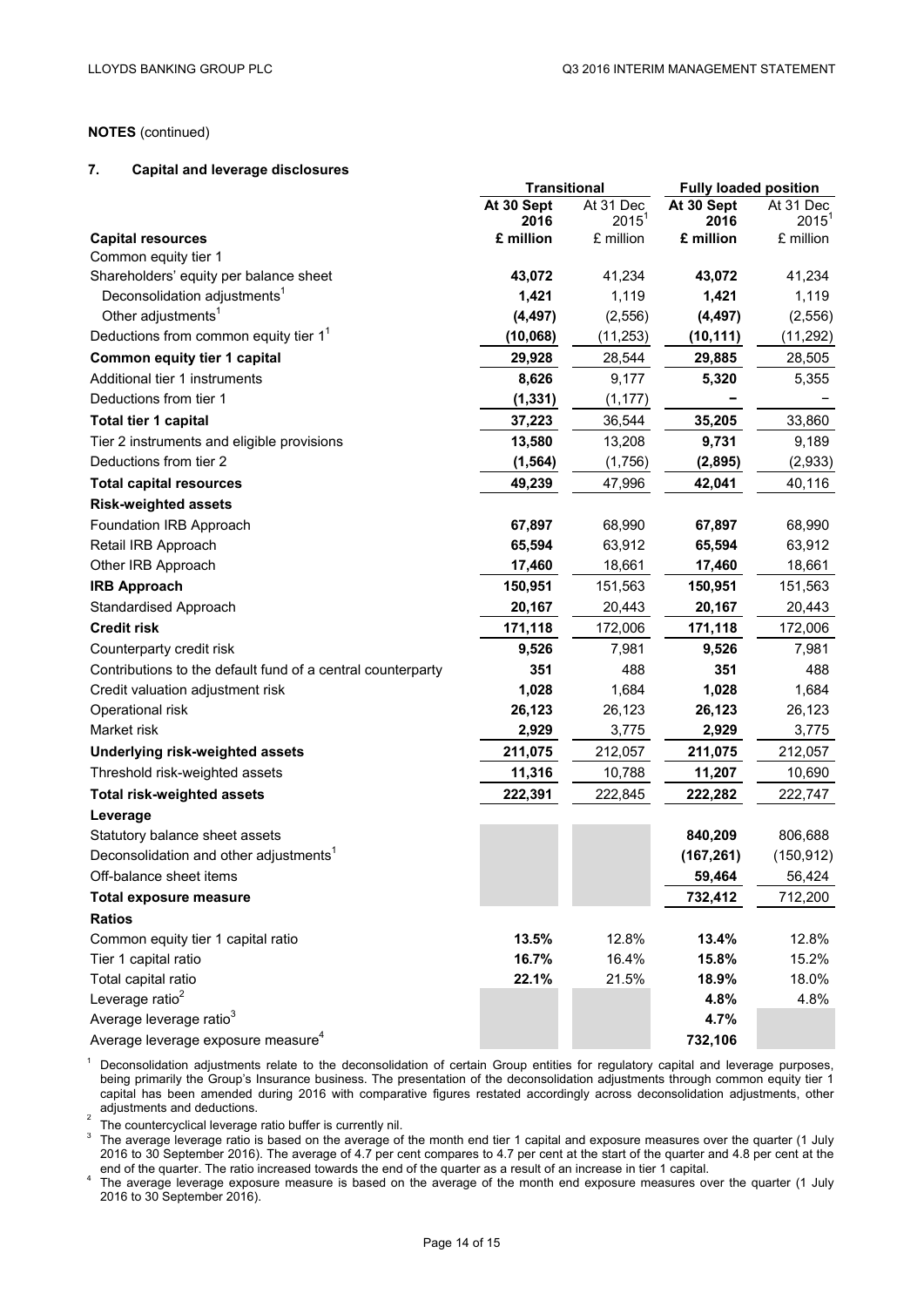#### **8. Modified leverage ratio**

The Group's leverage ratio on a modified basis, excluding qualifying central bank claims from the leverage exposure measure, is 5.3 per cent. This follows the recent rule modification implemented by the Prudential Regulation Authority to the UK Leverage Ratio Framework as a result of recommendations made by the Financial Policy Committee.

The Financial Policy Committee has indicated that it intends to recalibrate the UK framework in 2017 in order to adjust for the impact of the rule modification, thereby ensuring that levels of capital currently required to meet leverage ratio minimums are maintained. The modified leverage ratio should therefore be considered in the context of the proposed recalibration.

#### **9. Summary of alternative performance measures**

The Group calculates a number of metrics that are used throughout the banking and insurance industries on an underlying basis. A description of these measures and their calculation is set out below.

| Asset quality ratio                           | The underlying impairment charge for the period (on an annualised basis) in respect of loans<br>and advances to customers after releases and recoveries expressed as a percentage of<br>average gross loans and advances to customers for the period                                                          |
|-----------------------------------------------|---------------------------------------------------------------------------------------------------------------------------------------------------------------------------------------------------------------------------------------------------------------------------------------------------------------|
| Banking net interest<br>margin                | Banking net interest income on customer and product balances in the banking businesses as<br>a percentage of average gross banking interest-earning assets for the period                                                                                                                                     |
| Cost:income ratio                             | Operating costs as a percentage of total income net of insurance claims less operating lease<br>depreciation calculated on an underlying basis                                                                                                                                                                |
| Gross asset quality ratio                     | The underlying impairment charge for the period (on an annualised basis) in respect of loans<br>and advances to customers before releases and recoveries expressed as a percentage of<br>average gross loans and advances to customers for the period                                                         |
| Impaired loans as a<br>percentage of advances | Impaired loans and advances to customers adjusted to exclude Retail and Consumer<br>Finance loans in recoveries expressed as a percentage of closing gross loans and advances<br>to customers                                                                                                                 |
| Loan to deposit ratio                         | The ratio of loans and advances to customers net of allowance for impairment losses and<br>excluding reverse repurchase agreements divided by customer deposits excluding<br>repurchase agreements                                                                                                            |
| Operating Jaws                                | The difference between the period on period percentage change in total income net of<br>insurance claims less operating lease depreciation and the period on period change in<br>operating costs calculated on an underlying basis                                                                            |
| Required equity                               | The amount of shareholders' equity and non-controlling interests required to achieve a<br>common equity tier 1 ratio of 12.0 per cent after allowing for regulatory adjustments and<br>deductions                                                                                                             |
| Return on assets                              | Underlying profit before tax divided by average total assets for the period                                                                                                                                                                                                                                   |
| Return on required equity                     | Statutory profit after tax adjusted to reflect the notional earnings on any excess or shortfall in<br>equity less the post-tax profit attributable to other equity holders divided by the average<br>required equity for the period                                                                           |
| Return on risk-weighted<br>assets             | Underlying profit before tax divided by average risk-weighted assets                                                                                                                                                                                                                                          |
| Tangible net assets per<br>share              | Net assets excluding intangible assets such as goodwill and acquisition-related intangibles<br>divided by the weighted average number of ordinary shares in issue                                                                                                                                             |
| Underlying profit                             | Statutory profit adjusted for certain items as detailed in the Basis of Preparation                                                                                                                                                                                                                           |
| Underlying return on<br>required equity       | Underlying profit after tax at the standard UK corporation tax rate adjusted to reflect the<br>banking tax surcharge and the notional earnings on any excess or shortfall in equity less the<br>post-tax profit attributable to other equity holders divided by the average required equity for<br>the period |